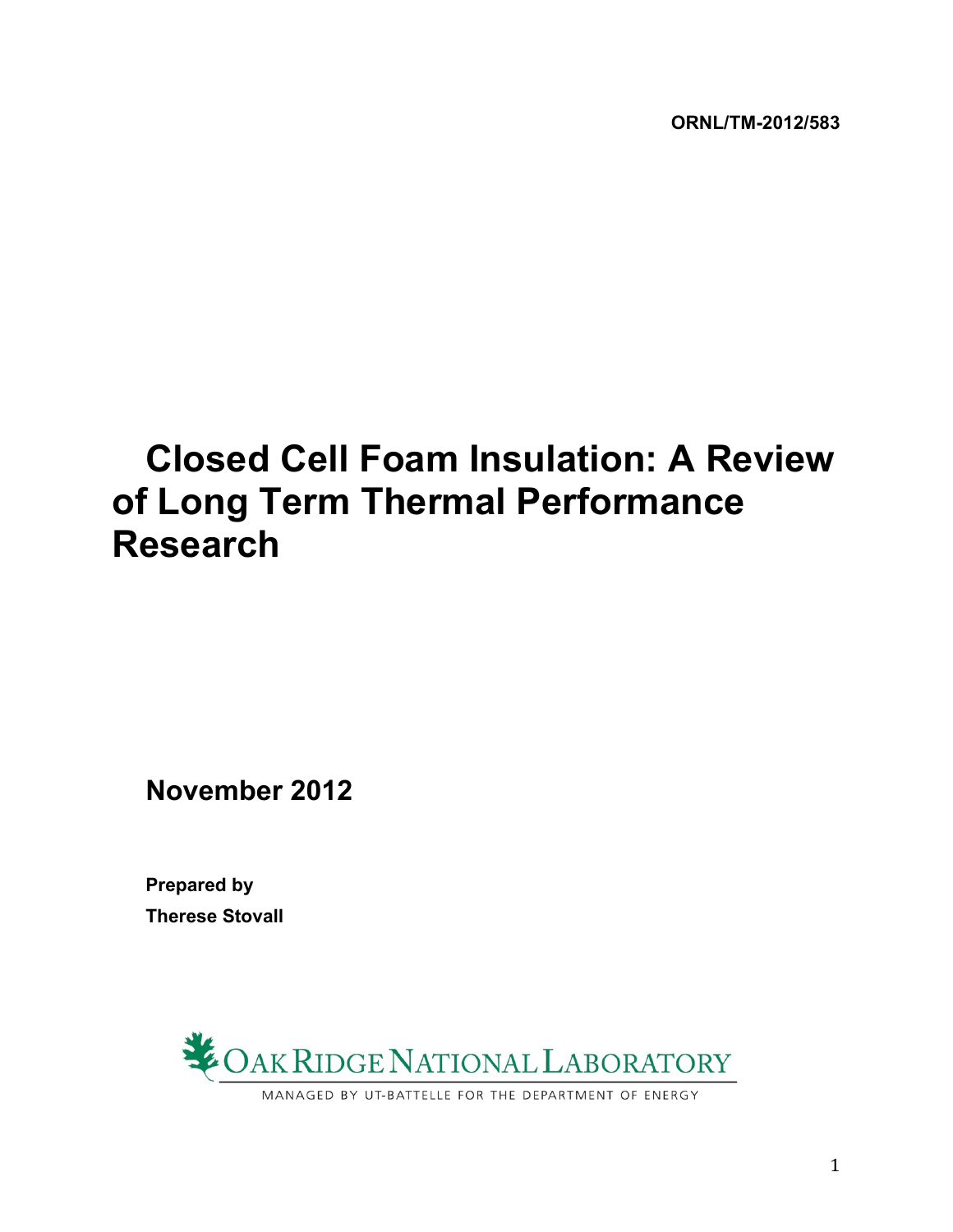### **1. Introduction**

Research related to closed-cell foam insulation dates back to the 1960s [Cuddihy and Moacanin, 1967; Norton, 1967]. This form of insulation is often more costly than other products, but offers relatively high thermal resistance and intrinsic strength properties. This report will focus on the thermal performance of the products. The specific goals of this project are to:

- Summarize the existing literature on thermal performance of closed cell plastics over the last thirty years.
- Review the science of closed cell plastic foam aging and how test methods have been developed to attempt to address this reality.
- Review the models that are available to predict the long-term performance of closed cell plastic foams.

As with other insulation products, closed-cell foam is designed to retard heat transfer. Convective heat transport is essentially eliminated by the small cell size. In a few specialty products, the cell size is small enough to inhibit gaseous conduction as well, but more often gases with low thermal conductivity are selected to reduce gaseous conduction within the closed cells. These gases are also used to produce the fine cellular structure of closed-cell foam and are called blowing agents. In closed-cell foam insulation, these gases remain within the cells for a long period of time and are of particular interest for two reasons. First, the gases initially selected were found to have an adverse effect on the global environment. This led to the development of multiple generations of products as those gases were transitioned to more benign blowing agents. Second, the gaseous content within the insulation changes over time, which causes the thermal performance of the product to also vary over time, or 'age'.

This paper will review the research that has improved our understanding of the long-term thermal performance of closed cell foam insulation, summarize the science of foam aging, and describe some models that have been developed over the years to investigate the phenomena. An annotated bibliography is included in Appendix A. Standards pertinent to foam insulation performance and aging are summarized in Appendix B.

### **2. The Physics of Heat Transport Through Closed-Cell Foam Insulation** [Glicksman 1994]

The most comprehensive resource for an in-depth description of foam insulation thermal performance, and the source for the discussion in this section, is Glicksman, 1994. Total heat transport through foam insulation is typically represented as the superposition of the heat transported via solid conduction, gas conduction, and radiation, as shown in Eq. 1. This approximation is valid for low-density materials with modest temperature differences.

$$
q_{\text{total}} = (q_{\text{gas}} + q_{\text{solid}})_{\text{conduction}} + q_{\text{radiation}}
$$
 Eq. 1

where:

q  $=$  heat transfer,  $W/m^2$ .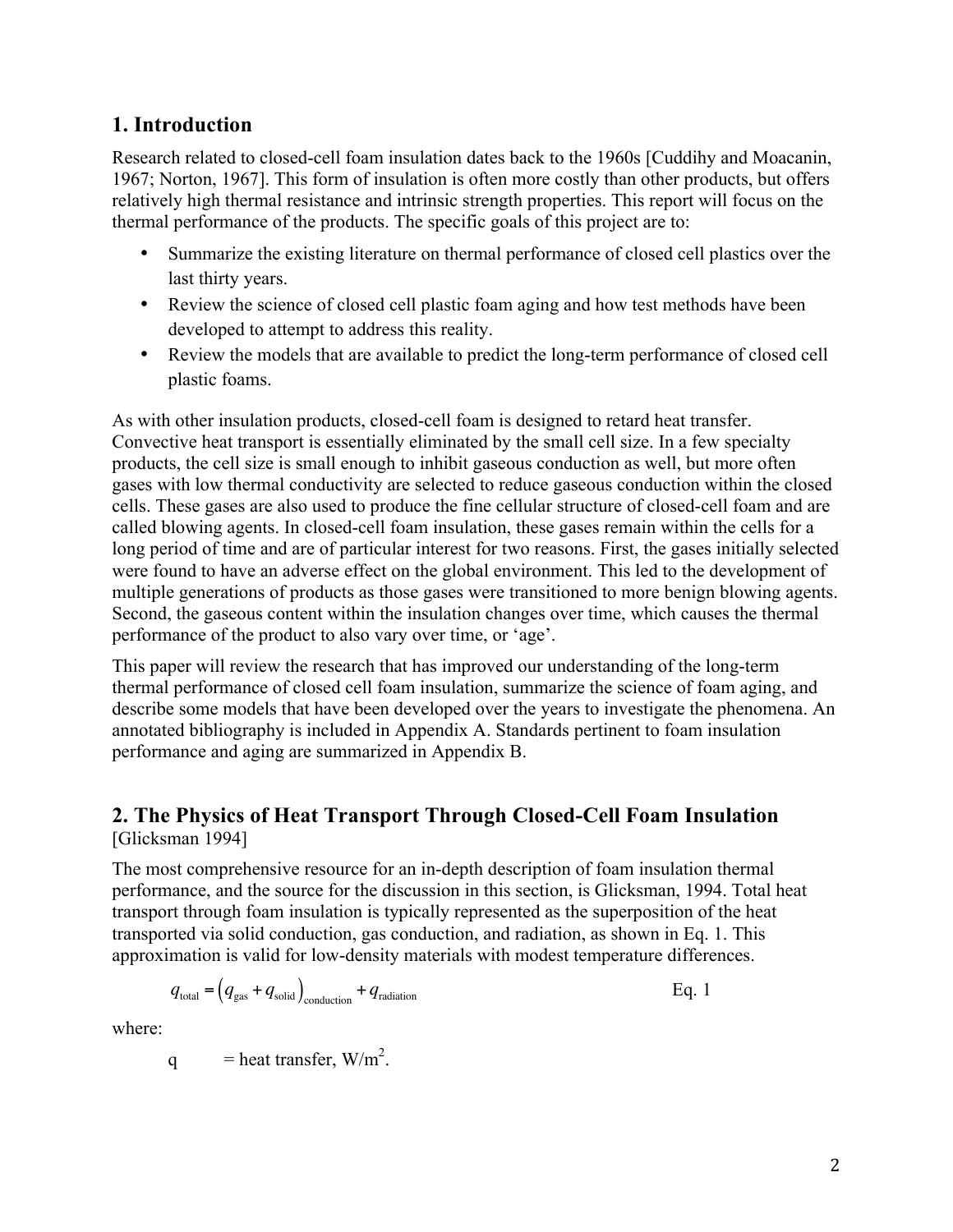The solid conductive portion is approximately linear with foam density, ranging from less than 5% to more than 40% as foam ranges from 10 to 80 kg/m<sup>3</sup>. The gas conductivity depends upon the gas mixture within the cells. In new foam, the gas contributes from  $\sim$  40% for foams filled with low-conductivity blowing agents; up to  $\sim$ 70% for foams filled with air. The radiation portion of the heat transfer decreases rapidly as density increases from 5 to 20 kg/m<sup>3</sup> and more slowly for further increases in density. The foam density is therefore an optimized trade-off between radiation and solid conduction heat transport mechanisms. For CFC-11-filled polyurethane foam, the decreasing radiation heat transfer equals the increasing solid conduction at a density of  $\sim$ 40 kg/m<sup>3</sup>.

The solid conduction and radiation performance are determined by the foam morphology, which does not change appreciably over the lifetime of the product. The magnitude of the solid conduction in low density foam is [Glicksman, 1994, page 121] shown in Eq. 2.

$$
q_{\text{solid conduction}} = -k_p \frac{(1 - \text{Void fraction})}{3} \left[ f_s \left( \frac{a}{b} \right)^{0.5} + 2(1 - f_s) \left( \frac{a}{b} \right)^{0.25} \right] \frac{dT}{dx}
$$
 Eq. 2

where:

 $k_p$  = cell wall and strut (polymer) thermal conductivity,  $f_s$  = fraction of solid in strut,  $a/b =$  cell aspect ratio, and  $dT/dx$  = temperature gradient.

The major factor in the net radiation flux is the emission from the solid portions of the foam. The radiation heat transfer is usually modeled using the Rosseland equation, which is valid where the radiation mean free path is much less than the foam thickness and the foam is isotropic (that is, the cell aspect ratio is one). The extinction coefficient is the reciprocal of the photon mean free path. Reducing the mean free path of the photons, by reducing the cell size, is therefore an effective way to reduce this portion of the total heat transport, as shown in Eqs. 3 and 4. The radiation transmission from one side of the foam to the other is very small, so that using reflective layers on the exterior foam surfaces has little impact on the radiation heat transport.

$$
q_{\text{radiation}} = -\left[\frac{16}{3(\text{K}_{\text{e}})}\right] \sigma T^3 \frac{dT}{dx}
$$
 Eq. 3  

$$
K_e = \frac{4.10}{d} \left(f_s \frac{\rho_f}{\rho_s}\right)^{0.5} + (1 - f_s) \left(\frac{\rho_f}{\rho_s}\right) K_{\text{e, cell walls}}
$$
 Eq. 4

where:

 $K_e$  = Extinction coefficient,  $\sigma$  = Stefan-Boltzman constant,<br>  $T$  = absolute temperature.  $=$  absolute temperature,  $d =$  cell diameter,  $\rho_f/\rho_s$  = ratio of foam density to solid polymer density, and  $d =$  cell diameter.

The remainder of the total conduction is due to gaseous conduction. As gases diffuse in and out of the foam, that mixture changes, and therefore the total thermal conductivity changes. The thermal conductivity of a gas mixture has been characterized by Wassiljewa and Lindsay and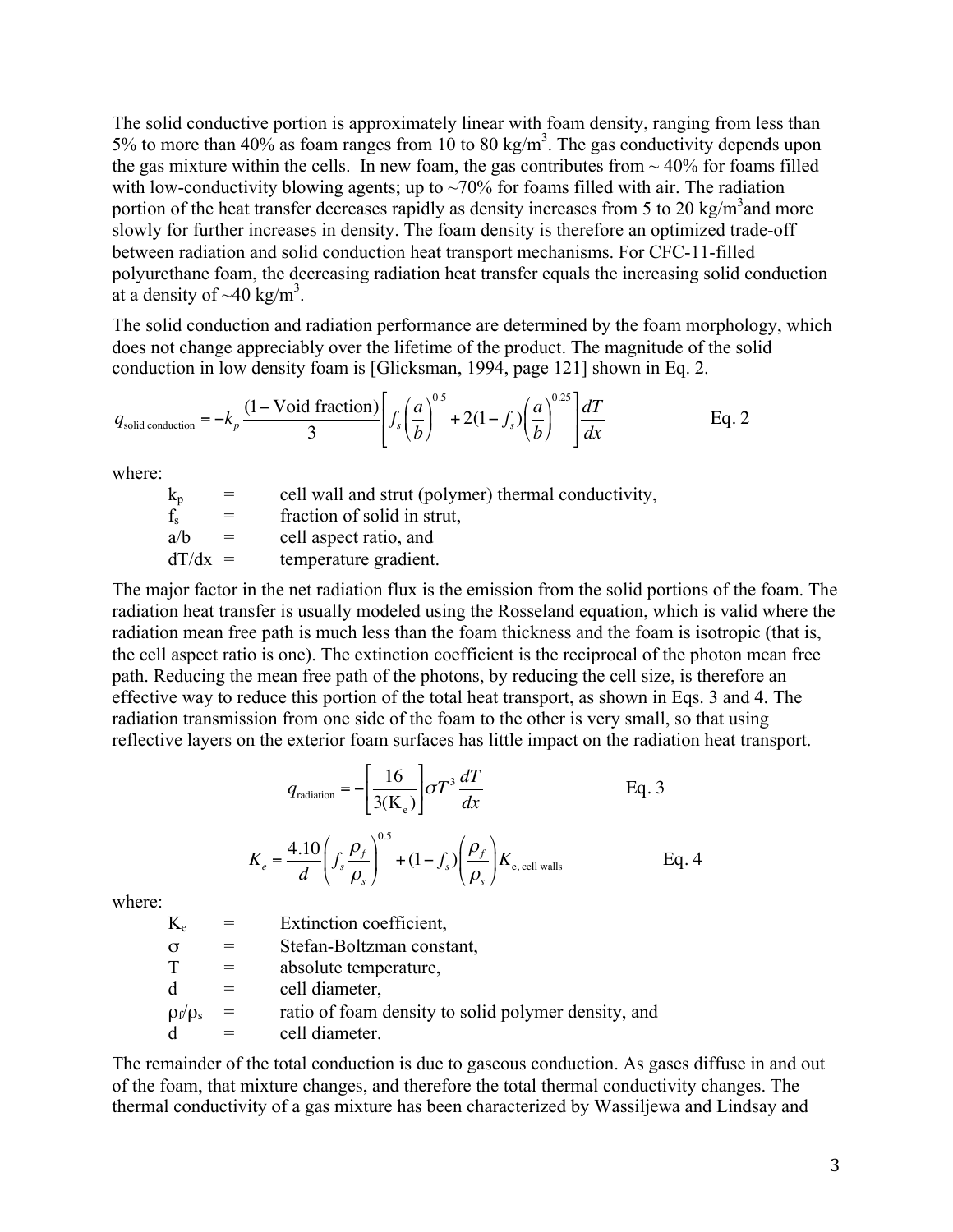Bromley as function of mole fraction, thermal conductivity, viscosity, and absolute boiling temperature at one atmosphere pressure, as shown in Eq. 5 [Wassiljewa, 1904; Lindsay and Bromley, 1950]. This form reflects the interactions between gas molecules as explained by Glicksman, 1994, "*The conductivity is a function of the mean free path; the mean free path of a gas component will be altered when a second component is present. For example, nitrogen in the presence of a high molecular weight blowing agent will have reduced contribution to the conductivity because the larger molecules will inhibit the motion of the smaller nitrogen molecules.*"

$$
q_{\text{gas conduction}} = -\sum_{i=1}^{N} \frac{y_{i}k_{gi}}{\sum_{j=1}^{N} \frac{y_{i}}{4} \left\{ 1 + \left( \frac{\mu_{i}}{\mu_{k}} \left( \frac{M_{j}}{M_{i}} \right)^{0.75} \frac{\left( 1 + 1.5C_{0} \frac{\sqrt{T_{bi}T_{bj}}}{T} \right)}{\left( 1 + 1.5 \frac{T_{bj}}{T} \right)} \right\}^{0.5} \left\{ \frac{\left( 1 + 1.5C_{0} \frac{\sqrt{T_{bi}T_{bj}}}{T} \right)}{\left( 1 + 1.5 \frac{T_{bi}}{T} \right)} \right\}^{0.5}
$$
 Eq. 5

where:

| N              | $\alpha = \alpha$       | Number of gas species,                                                          |
|----------------|-------------------------|---------------------------------------------------------------------------------|
| Уi             | $\epsilon = 1$          | Mole fraction of i <sup>th</sup> component,                                     |
| $\rm k_{gi}$   | $\alpha = 1$            | Thermal conductivity of pure i <sup>th</sup> component,                         |
| μ              | $=$                     | Viscosity of pure $ith$ component,                                              |
| М              | $\alpha_{\rm c} = 0.01$ | Molecular weight,                                                               |
| $\mathrm{C}_0$ | $=$                     | 1.0 unless one of the i or j gases is polar (such as water), and                |
| $T_{bi}$       | $=$                     | Absolute boiling temperature at one atmosphere pressure of pure i <sup>th</sup> |
|                |                         |                                                                                 |

component.

The radiation and gas conduction are both dependent upon the local temperature and will therefore vary throughout the thickness of the foam. Even more important, the gas mixture will vary throughout the thickness of the foam during the diffusion, or aging, process, causing variations in the gas conduction per Eq. 5.

As with any air-filled insulation, the thermal conductivity is temperature dependent, decreasing with temperature. Depending on the selected blowing agent, condensation may occur within the cell volume at lower temperatures. Most research has shown that the addition of this small amount of liquid to the cell walls has a negligible effect on the solid conduction portion of the heat transfer [Bogdan, Hoerter, and Moore. 2005, Kumaran et al. 1989]. However, if any portion of the cell gas contents condenses, the partial pressure (and mole fraction) for that gas will decrease, impacting the thermal conductivity of the gas mixture. The reduced pressure of the low thermal conductivity gas in the mixture causes an increase in the gas conductivity, which continues as the temperature drops until all the blowing agent throughout the foam thickness has condensed. At that point, the thermal conductivity will again decrease with decreasing temperatures.

In closed-cell foam, the radiation and conduction heat transfer mechanisms are coupled, with cell walls largely transparent to radiation and cell struts largely opaque to radiation. This is a second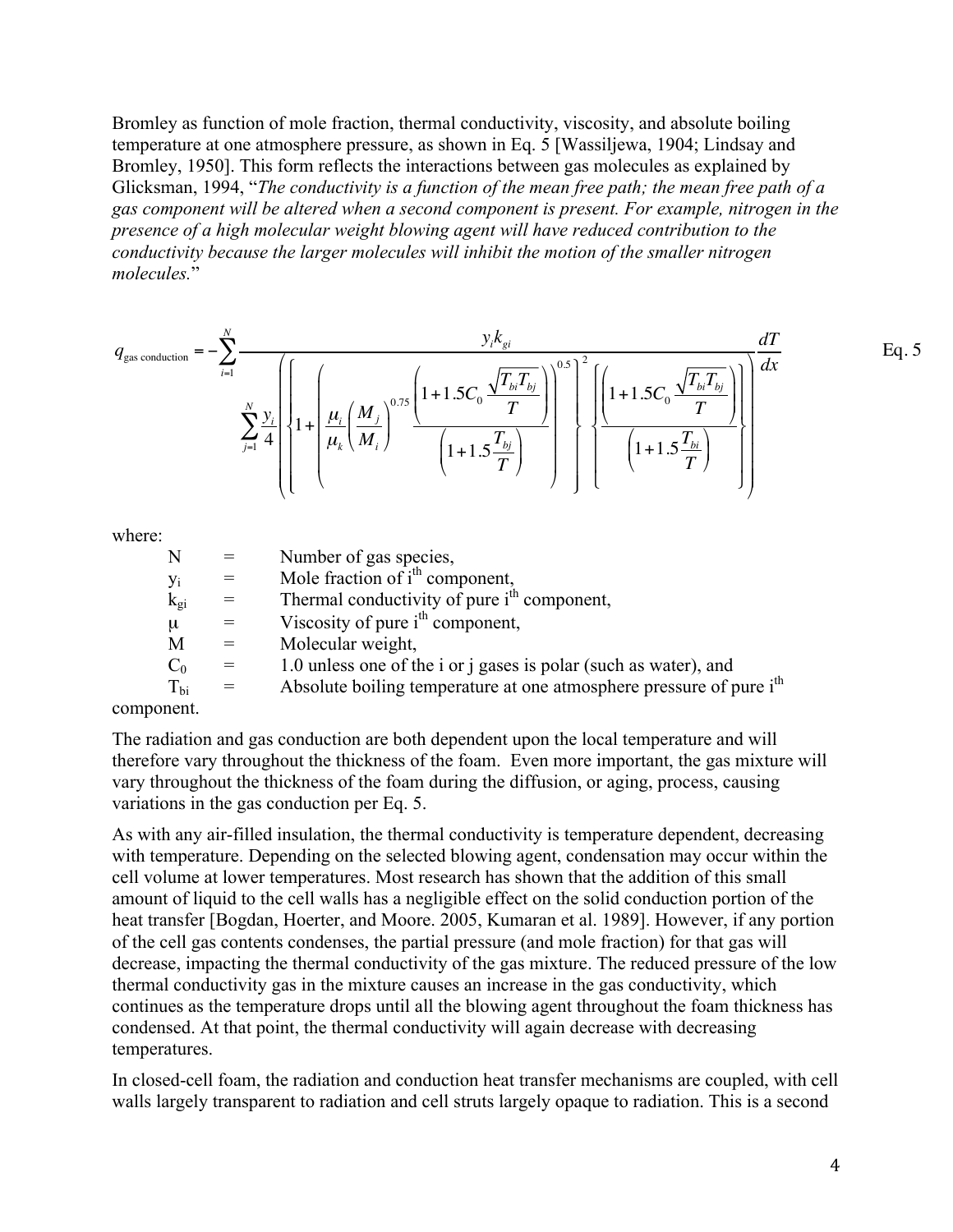order effect, so that for most purposes they can be treated as independent mechanisms. However, this coupled mode of heat transfer makes the measured effective thermal conductivity sensitive to the total thickness of the foam and the emissivity of the testing apparatus surfaces. Below a certain threshold, the foam is 'optically thin', interacting with the surfaces of the thermal conductivity measurement device. In that regime, the measured effective thermal conductivity will vary with foam thickness. Outside that regime, the foam is 'optically thick', and the measured effective thermal conductivity no longer varies with thickness. This characteristic is an important consideration in the thin-slicing accelerated aging method described below. The optically thick regime where radiation can be modeled as a diffusion process should start  $\sim$ 10 mm for most polyurethane foams [Glicksman, 1994].

#### **3. The Science of Foam Aging** [Hoogendoorn 1994]

The most comprehensive resource for an in-depth description of foam insulation aging, and the source for the discussion in this section, is Hoogendoorn, 1994. The foam aging is caused by the diffusion of atmospheric gases into the foam and the diffusion of blowing agent gases out of the foam. The process can be broken down into several stages. First, the gas within a cell dissolves into the cell wall or strut material. Second, the gas is transported across the thickness of the cell wall or strut. Third, the gas is released into the bounding space, either an adjacent cell or the open surrounding environment. Thicker cell walls and struts retard the diffusion process, but increase the solid conduction heat transfer; so again, the foam design is based on an optimal compromise between these factors.

Research has generally agreed that this three-step process within homogenous foam can be described with an effective diffusion resistance, as described by Fick's Law and shown in Eq. 2. Within any given foam, the diffusion resistance for each gas is a unique function of the material and the temperature. That is, while elevated temperatures will reduce the diffusion resistance for all gases, the amount of reduction will be different for each gas. Also, for both modeling and accelerated aging purposes, modifications are often made to consider differences in diffusion parameters at regions at or near the surface vs. within the core of the foam.

$$
\frac{\partial c}{\partial t} = D_{\text{eff}} \frac{\partial^2 c}{\partial x^2}
$$
 Eq. 6

Where:

 $c = gas concentration as a function of time,$  $t =$  time and  $D_{\text{eff}}$  = effective diffusion coefficient.

Note the diffusion process is driven by the gradient in the partial pressure for each gas, independent of other gases present. The blowing agent gases are selected based upon their characteristics of low thermal conductivity and slow diffusion rates through the foam polymers. The atmospheric gases have a greater thermal conductivity and are typically much smaller molecules with much faster diffusion rates through the foam. The impact of this inward atmospheric gas diffusion is the early steeper portion of the aging curve shown in Fig. 1. Over a longer period of time, the blowing agent diffuses out of the foam, increasing the mixed gas thermal conductivity still further but at a much slower rate.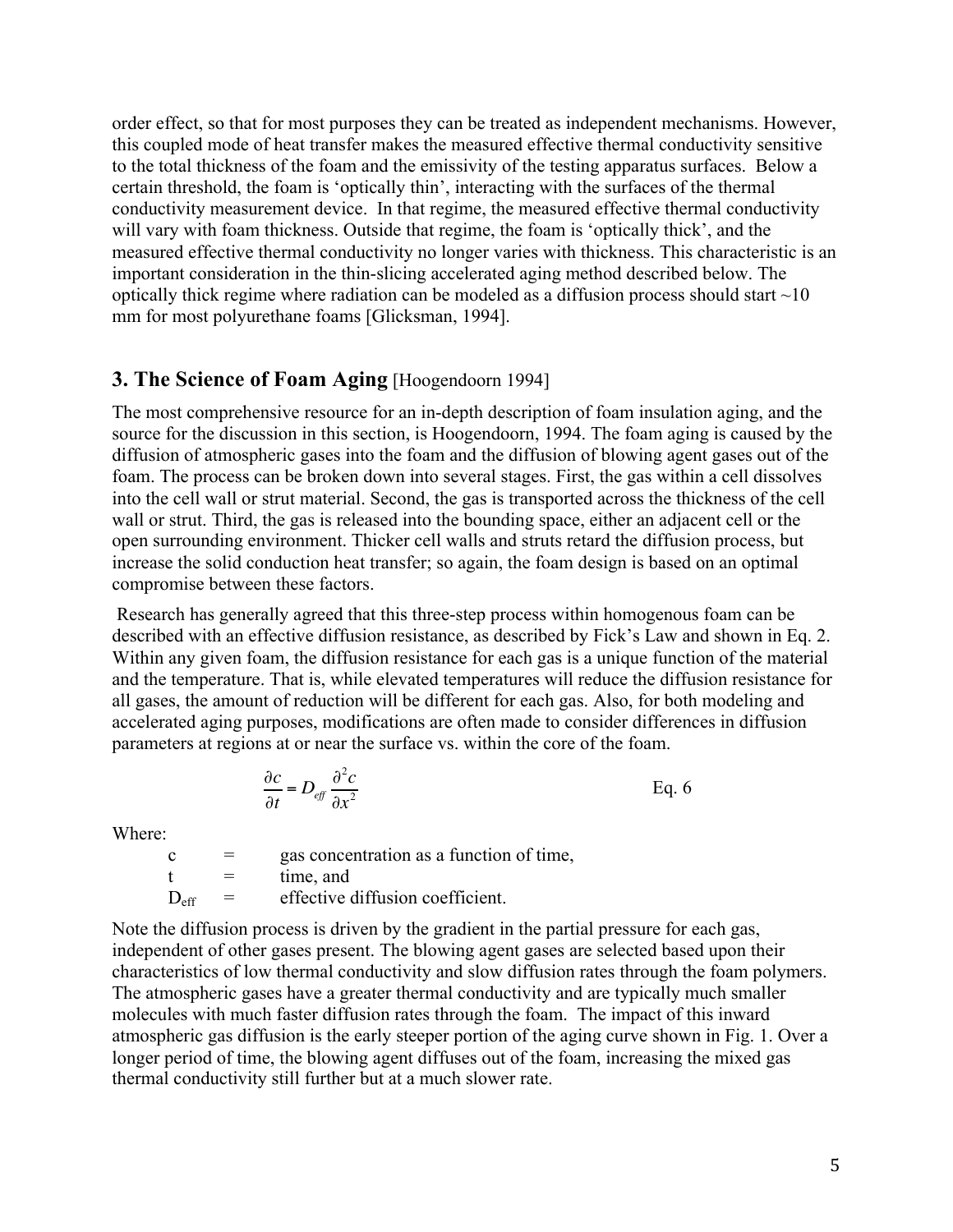

**Figure 1 Typical aging curves, data from prototype specimens in [Wilkes et al. 2003]**

In addition to work on accelerated aging, much research has focused on full product thickness aging[Desjarlais, 1984; Mukhopadhyaya, et al. 2010; Wilkes, et al., 2003; Bomberg and Alumbaugh, 1993; Desjarlais, Christian, and Graves, 1993; Kabayama, 1987; Yarbrough, Graves, and Christian, 1991]. One of the more important results of this work is that nonpermeable facers, such as foil, are often less effective than expected. The bonding between these facers and the foam body is often flawed, providing an open pathway for gas exchanges[Glicksman 1994b].

### **4. Accelerating Foam Aging**

As discussed, foam aging takes place over a long time frame. For thick foams with large molecule blowing agents, the aging could take more than 50 years! Accelerating the aging process is desirable, then, for several reasons. First, rated values are used to make product comparisons; it is useful if the rated values therefore reflect the long term performance of each product. Second, designers need to have long term performance information when balancing out expected heat transfer for buildings or appliances against the size of the equipment needed to heat or cool those spaces over their lifetime. Third, evaluating possible product improvements, such as the transition from CFC blowing agents to less harmful gases, needs to be made based on the product's long term performance. Overall, the accelerated aging research has focused on (1) elevated temperature to increase diffusion rates, (2) thin slicing to reduce diffusion lengths, and (3) evaluating diffusion parameters to facilitate models.

#### **4.1 Elevated temperature age acceleration**

The elevated temperature work is interesting because the same experimental results led to two starkly different conclusions, depending upon which side of the Atlantic Ocean the researcher called home. The experimental work clearly showed, for CFC blowing agents used in the 1980's, that a limited time at elevated temperature would effectively complete the inward diffusion of atmospheric gases while having a minimal impact upon the outward diffusion of the blowing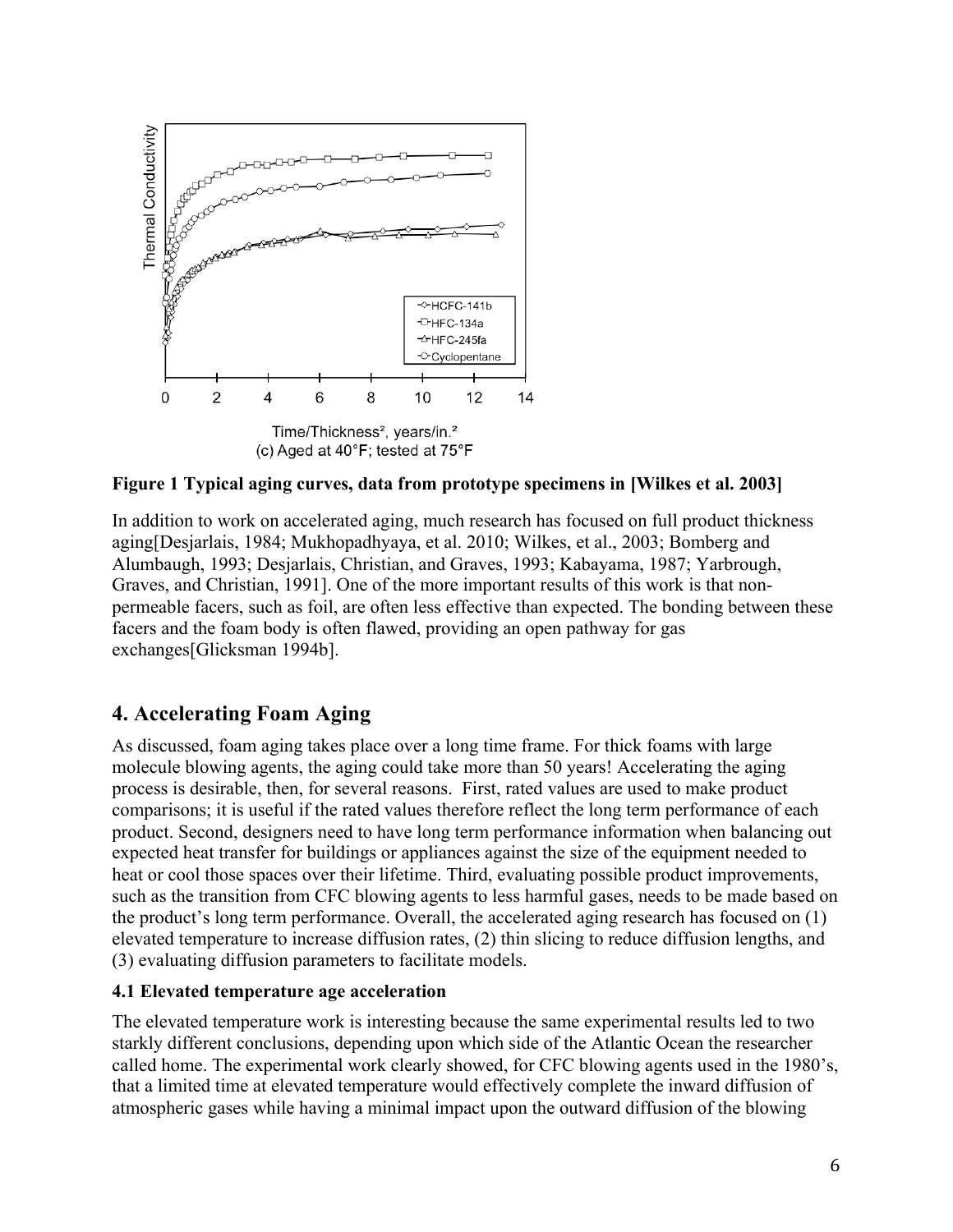agents. (In fact, the diffusion rates for the CFCs were more than an order of magnitude less than those for atmospheric gases.) For example, Bomberg and Gilbo exposed foam insulation specimens to varying temperatures for varying periods of time. They found that after two years, the foam thermal performance was not affected by this treatment because for all cases the inward diffusion of atmospheric gases was complete but the outward diffusion of blowing agent was relatively unchanged [Bomberg and Gilbo 1989]. Hoogendoorn notes that elevated temperature aging provides a better representation of long term performance for those foams with the slowest-diffusing blowing agents [Hoogendoorn 1994].

On the European side of the Atlantic, this elevated temperature age acceleration was considered adequate to characterize the long-term thermal performance, based on the observation that a large part of the blowing agent would remain trapped within the foam cells throughout the service life for that product. On the North American side of the Atlantic, elevated temperature age acceleration was considered inadequate because it failed to quantify the amount of blowing agent that would diffuse out of the foam during the service life. This dichotomy led to the inclusion of elevated temperature procedures for foam ratings in Europe and the development of thin-slicing test methods in Canada and the U.S. The European standards have been based on a number of studies, some of which included 15 years of full thickness foam aging. [BING, 2006; Isberg, 1988] In most of these European standards, correction factors are applied to account for the long term blowing agent gas diffusion not captured in the elevated temperature measurement.[ ACERMI; Annex C in multiple EN standards as shown in Appendix B]. Pending the completion of the thin-slicing research, Canada and the U.S. also allowed ratings based upon specified times at elevated temperatures or six months of room temperature aging, producing values similar to those used in Europe. In North America, correction factors were not used, but the process was seen to provide consistent ratings, even though it was a poor representation of long-term performance.

The differences between elevated temperature and thin-slicing acceleration methods are greater with modern blowing agents than with the CFC generation of gases, because the diffusion rates for air and blowing agent gases are not as far apart as they once were. The correction factors in European standards include several qualifying options based on the observed rate of aging.

#### **4.2 Thin slicing age acceleration**

As shown in Eq. 2, the rate of gas diffusion is inversely proportional to the square of the foam thickness. Thin slicing therefore accelerates the gas diffusion for all species proportional to the square of the ratio of the product thickness to the slice thickness, as shown in Eq. 7. For example, if the slice is one fourth as thick as the foam product, then one year of slice aging will result in the same total gas diffusion as 16 years for the full thickness product [ASTM C1303, CAN/ULC S770].

$$
Time_{\text{thin slice aging}} = Time_{\text{full product thickness aging}} \left( \frac{thickness_{\text{thin slice}}}{thickness_{\text{product}}} \right)^2
$$
 Eq. 7

As with any test method, the devil is in the details. The important factors for thin slicing acceleration are:

- Thickness of the destroyed surface layers (TDSL)
- Homogeneity and therefore the slice extraction location from the foam thickness profile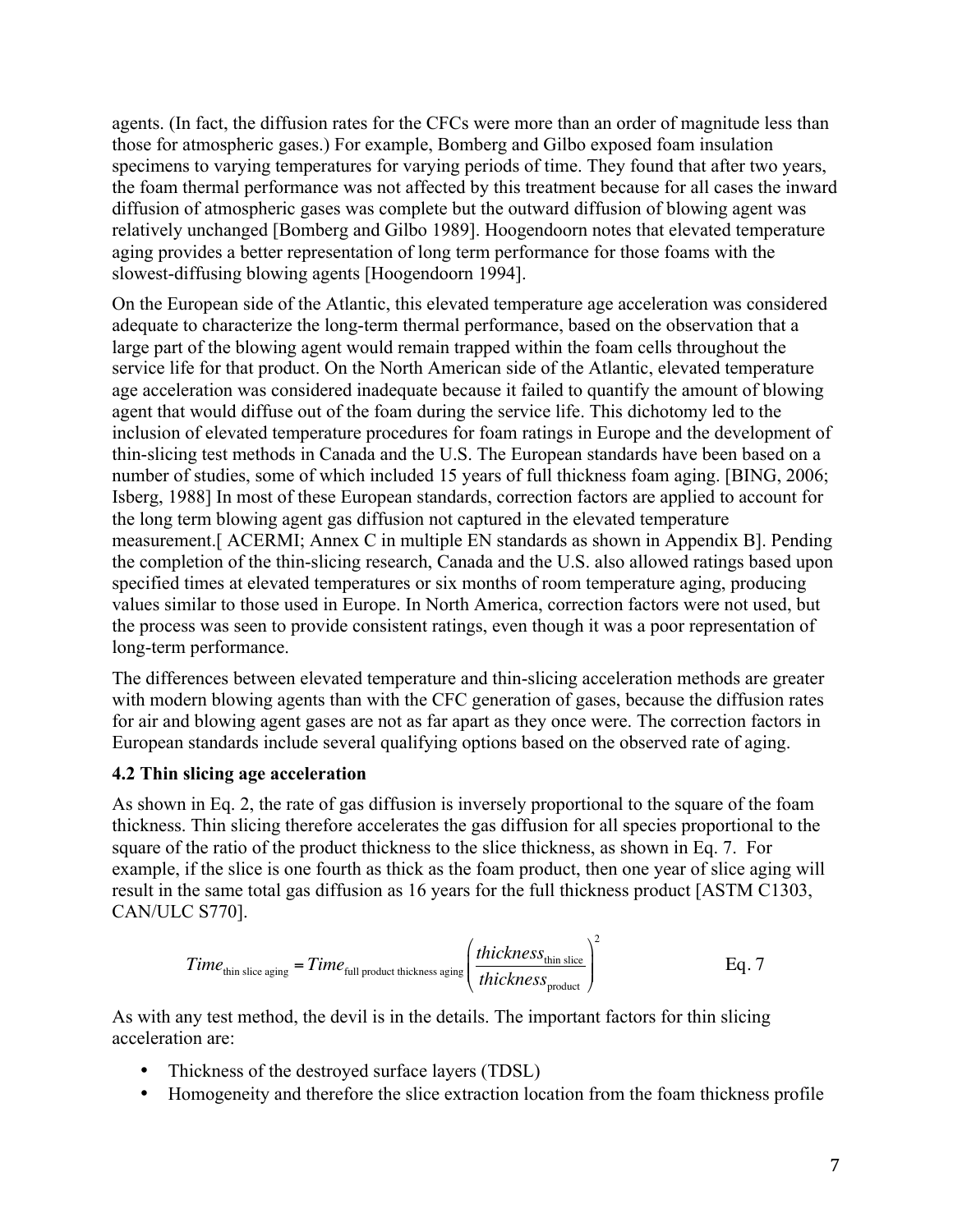- Slicing mechanism slice flatness slice uniformity
- Accuracy of thermal conductivity measurement device

Jan Isberg and Per Sandberg led early European research in this area [Isberg 1988, Sandberg and Isberg 1989, and Sandberg 1990]. This research covered all the major factors addressed during research that would continue to be of interest to researchers from 1988 to 2012, except for the influence of blowing agents not in use at that time. They recognized the importance of including surface slices for XPS products and the need for an adequate number of slices in the thermal conductivity measurement. Their research concluded with a practical proposal to use a single set of measurements taken at 90 days for a set of 10 mm slices representing the whole profile, or cross section, of the insulation product. Using empirical data as well as theoretical analysis, they concluded that this would provide 25-year aged thermal conductivity values accurate to +-5% for PUR (CFCl<sub>3</sub>) of 20-200 mm thickness and for XPS (CF<sub>2</sub>Cl<sub>2</sub>) of 50-200 mm thickness (30 mm if the surface skin is retained).

Bomberg and Kumaran led most of the Canadian research, and have provided most of the research relevant to spray foam products [multiple references from Bomberg and Kumaran, with varying coauthors, from 1988 to 1994. Also see Yuan, 2010 re spray foam] In the U.S., the early research was largely led by Glicksman at the Massachusetts Institute of Technology (MIT) and Booth at Dow Chemical, with supporting work at Oak Ridge National Laboratory[see references from Glicksman, Booth, McElroy, Graves, and Wilkes]. The early work on foam thin-slicing coincided with great improvements in the accuracy and convenience of thermal conductivity measurement devices, and much of the research on foam performance was intertwined with this development [McElroy et al., 1991; Graves et al., 1991].

The work on thin slicing during the development of the ASTM C1303 standard test method focused on the integrated lifetime performance, usually over a period of 15 years. However, multiple researchers have noted that the instantaneous value after 5 years is approximately equal to that average[Stovall, 2009; Singh and Coleman, 2007]. The latest prescriptive version of C1303 therefore uses this equivalence, as does the ULC/CAN-S770 test method.

In any closed-cell product there will be some finite, albeit small, fraction of open cell walls. However, when foam is sliced, all the cells at the cut line are immediately open to the environment. This portion of the foam thickness is therefore immediately full of atmospheric gases and devoid of low-conductivity blowing agents. This introduces errors in the calculated time for the thermal conductivity measurement as well as in that thermal conductivity itself. Much research has shown that this error source will be less than 5% if the total slice thickness is on the order of 10 mm or more[Fabian, et al., 1997; Stovall, 2006; Schwartz, Bomberg, and Kumaran, 1990; Booth and Grimes, 1993]. A recent ruggedness test for ASTM test method C1303 quantified the combined magnitude of the TDSL errors in the ~1-3% range [Stovall 2012; ASTM 2012].

Many of the references listed in Appendix A include direct comparisons between field- and laboratory-aged full thickness specimens and thin slice aging predictions, lending a high degree of confidence in this test method [Christian et al, 1993; Stovall, Vanderlan, and Atchley, 2012; Mukhopadhyaya, et al., 2010; Bomberg, 1993; Booth, 1993].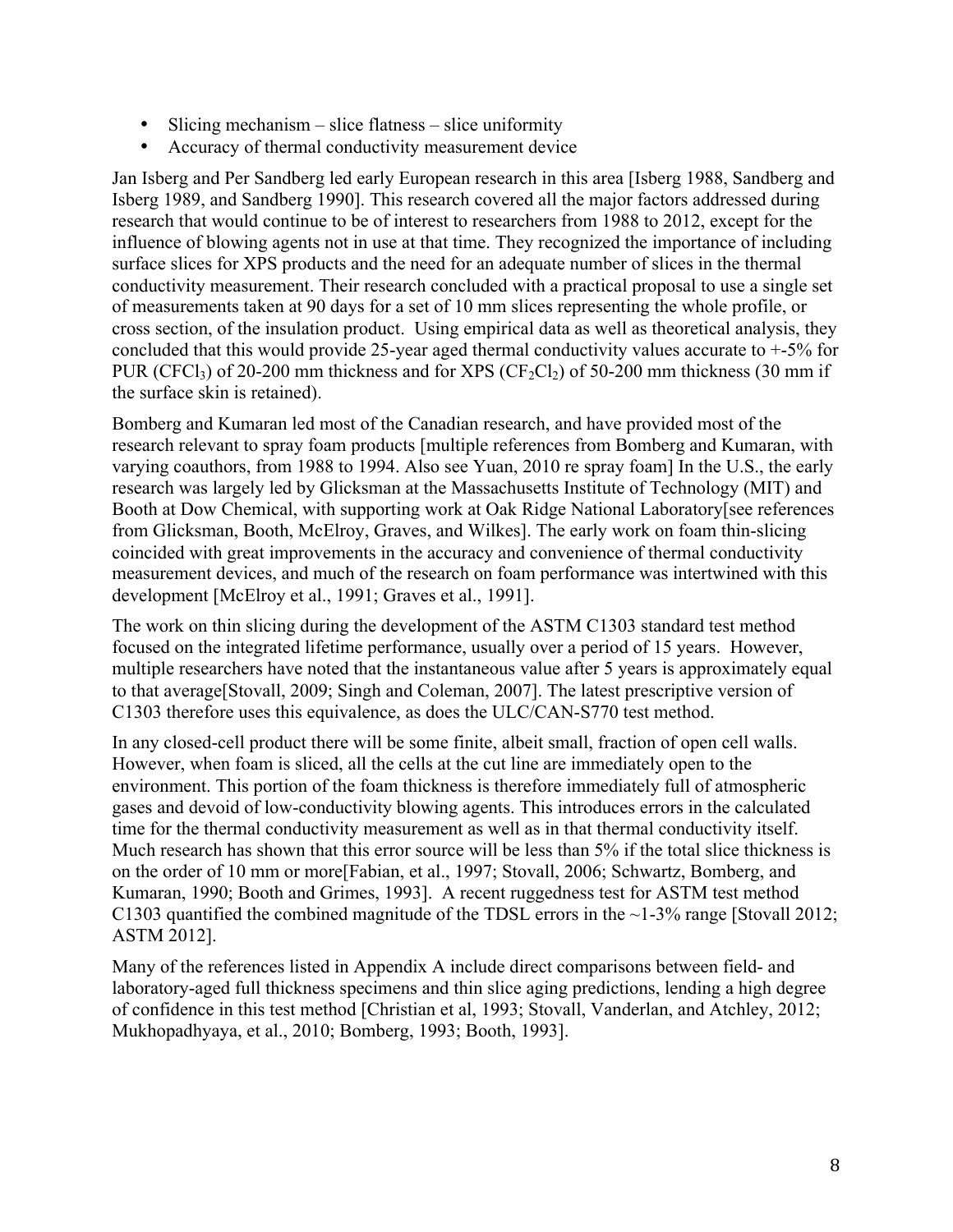#### **4.3 Measuring diffusion rates to facilitate models**

Early researchers noted that the diffusion rates for gases entering the cells are much faster than the rates for the blowing agent gases leaving the cells, and divided the aging curve into two distinct regions [Booth 1991; Graves et al., 1995; McElroy et al., 1991]. However, the diffusion phenomena for all gases are continuous over the entire time period, frustrating their efforts to use the slopes of the two regions to accurately measure diffusion rates. Diffusion rates can be more successfully measured using gravimetric and gas analysis equipment [Glicksman, Ostrogorsky and Chiapetta, 1984; Bhattacharjee et al., 1994; Singh, Ntiru, and Dedecker, 2003; Shankland, 1990].

### **5. Modeling Capabilities**

Models have been used extensively to expand our understanding of foam insulation performance. When model predictions match closely with experimental measurements, they provide assurance in our understanding of the combined physical phenomena. For example, both full thickness and thin slice aging data has confirmed our use of effective diffusion coefficients for homogenous materials [Glicksman 1994 and many others in Appendix A]. Other times, failure to match experimental measurements is also revealing. For example, results from models of foam with barrier surfaces did not match experimental data. This lead researchers to examine why the barriers were not as effective as expected, and to develop new test methods to quantify that effect [Glicksman 1994b].

Most of the models discussed here have been developed as a part of a specific research program and are only available to fellow researchers within that organization. One exception would be the generic thermal conductivity codes that can be used to calculate gas diffusion via the analogy between heat and mass transfer.

As discussed above, the radiation and solid conduction within foam insulation are relatively unchanged over time and are typically modeled using the heat transfer relationships described above and in [Glicksman 1994]. The gas conduction is a function of the gas mixture within the foam, which is variable both in time and space. The gas diffusion, typically modeled using Fick's Law as described above, must therefore be calculated separately for each gas species.

The Distributed Parameter Continuum (DIPAC) model was developed by the Institute for Research in Construction/National Research Council of Canada (IRC/NRC). This work reflects the fundamental physics, including temperature-dependent diffusion coefficients, and has been successfully compared to experimental data [Bomberg and Kumaran 1994]. This model requires input of over 25 parameters with separate information for the core and surface layers, including density, initial blowing agent fraction and polymer index for each blowing agent, and effective diffusion coefficients at two temperatures for  $N_2$ ,  $O_2$ , and each of the blowing agents [Bomberg] 1988]. Later work, focused on evaluating surface barriers, benchmarked the 2-D form of the DIPAC model against experimental data. This project was only able to get agreement by tweaking a lateral diffusion parameter, but there were questions regarding experimental factors in that work [Mukhopadhyaya et al. 2004].

The Effective Conductivity Versus Age (ECVA) code was developed at the Massachusetts Institute of Technology (MIT). This tool uses measured foam diffusion coefficients and a numerical solution for foam aging, and was benchmarked against full thickness aging out to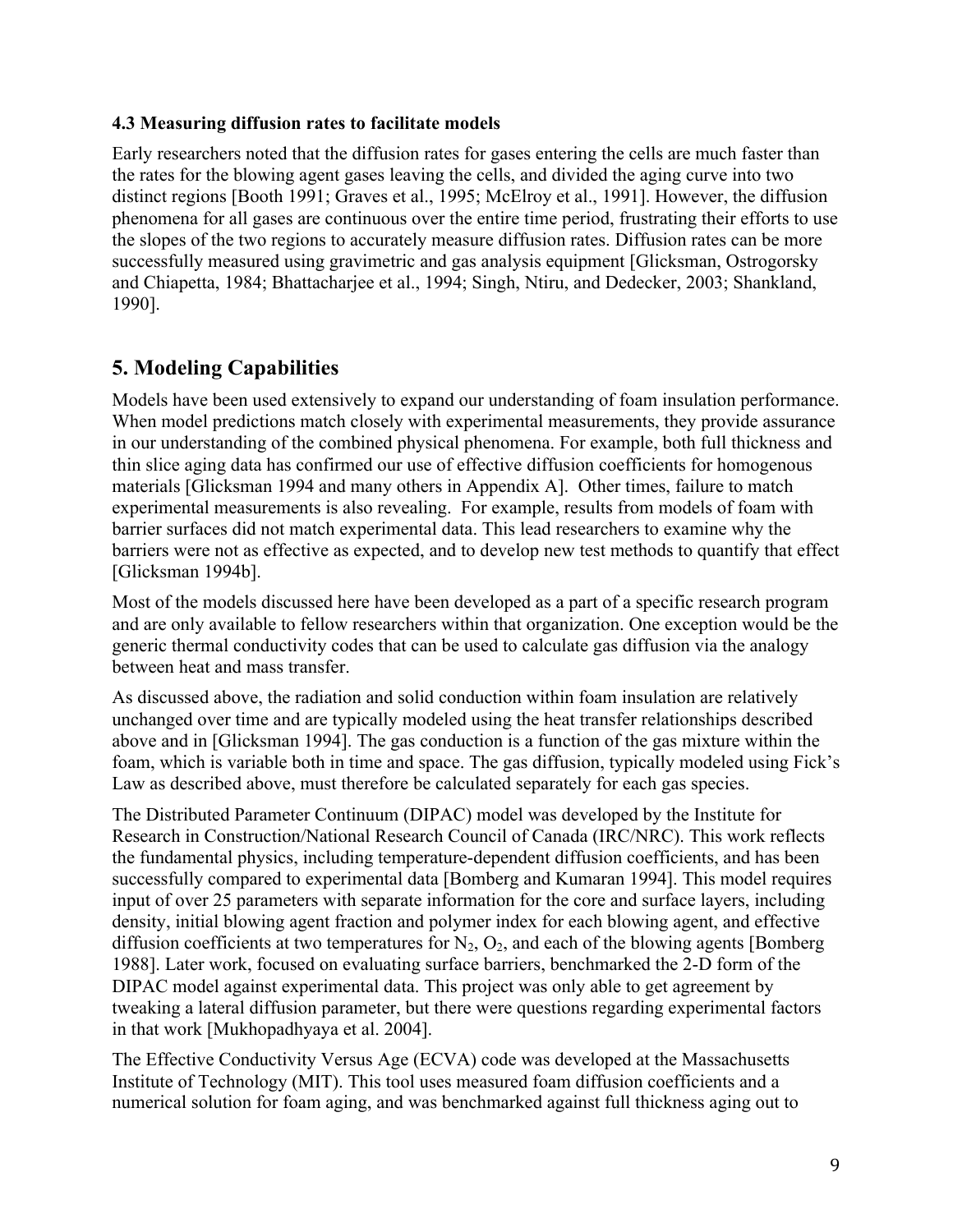about two years. This work showed that most foam surface barriers have little effect on aging, and emphasized the advantages of thin slicing over elevated temperature acceleration methods [Ostrogorsky and Glicksman 1985 and 1986, Ostrogorsky 1987].

The early numerical models ran on computers that were much more limited than those available in 2012. One area of research focused on getting the results more efficiently by using the difference in time constants for gas diffusion vs. thermal conductance to accelerate the convergence of a finite difference model [Wang and Hagentoft, 1998 and 1999]. Other work used implicit methods to improve convergence, comparing a standard analytical solution for a single gas to the results of their numerical procedure before producing multi-gas results [Kondapi, Booth and Yarbrough, 1999].

The Dow Thermal Performance Prediction Model used a semi-empirical approach. It was employed to provide a quality assurance tool using physical measurements that could be made immediately after foam manufacture. This model was also benchmarked against full-thickness measured data for CFC-12 blown foams [Booth. 1993].

The gas diffusion is a mass transfer process analogous to heat transfer in a homogenous specimen. Many of the models used to predict the localized time-variant gas contents are based on similar finite difference or finite element heat transfer models. One such model, Heating 7, was used directly to model the partial pressure for each gas specie in split pipe insulation, where the gas diffusion is much more complex than in the more typically modeled slab geometry (see Fig. 2) [Childs 1993].



**Figure 2 Application of Heating 7 finite difference for 3-D gas diffusion in split pipe insulation showing ingress of nitrogen during initial aging (contours show the ratio of local partial pressure to atmospheric pressure), work by Ken Childs given to this author from work described in [Wilkes, et al., 2002]**

Other models have been more complex, looking at a two-zone approach to account for differences in the diffusion coefficients near densified or adhered surfaces. One such model,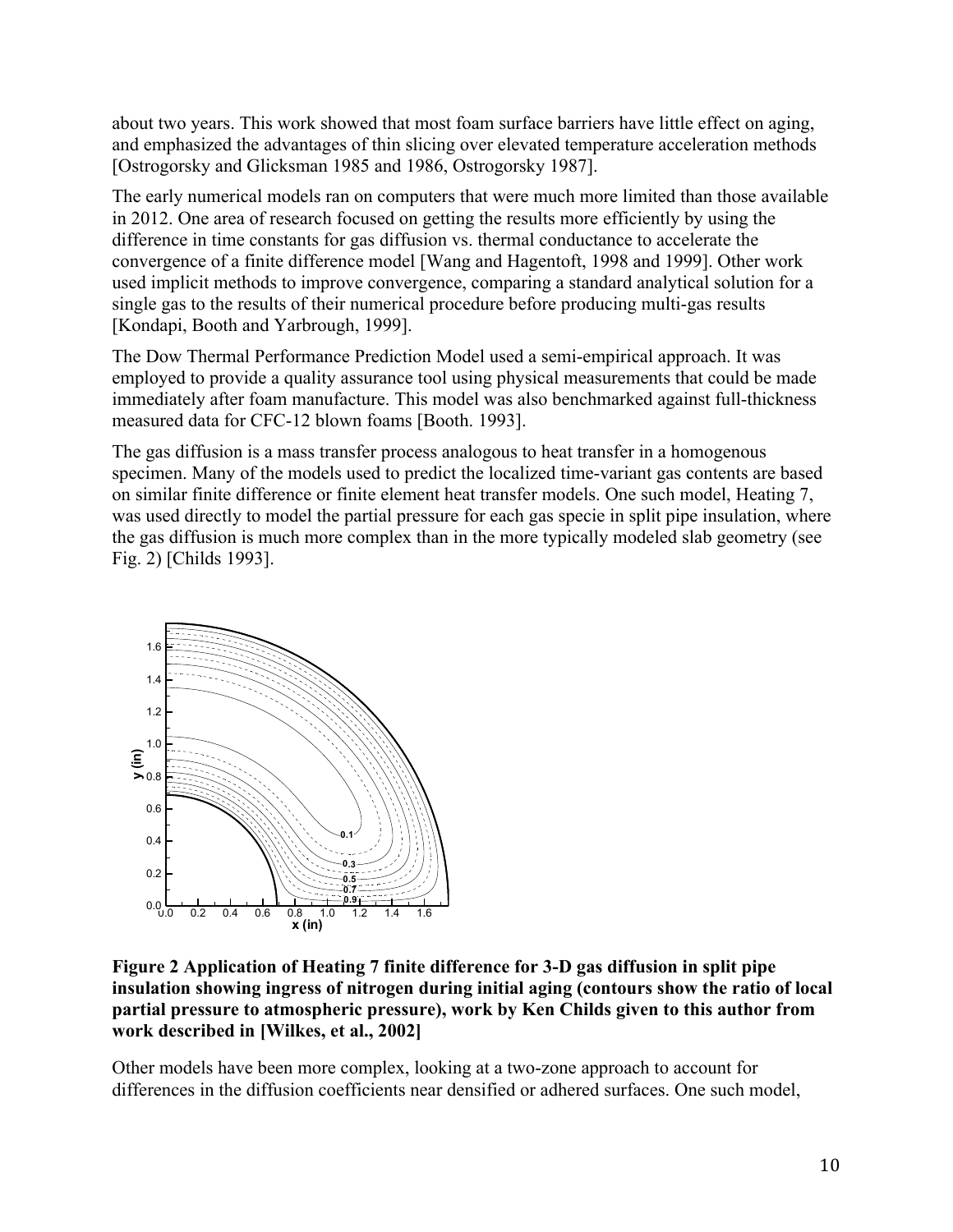AgeSim, was developed at Huntsman Polyurethanes and was first validated against measured data for the core foam region. An effective diffusion coefficient for each gas was separately obtained by cell gas analysis and used as input to the model. AgeSim then combined the validated methodology with empirical results to assign a "Calibrated skin factor" from elevated temperature aging data iterated through the model [Singh, Ntiru, and Dedecker 2002 and 2003, Singh and Coleman 2007]. Such 'tweaking' factors can be found in many models, and are useful so long as the adjustments are based upon a thorough understanding of the physical process.

During the development of the ASTM C1303 test method, a series representation of the exact solution for simple geometries using Fick's Law was programed and applied to a two-zone representation of surface and core thin slices. A parametric examination of possible relationships between the diffusion coefficients in the two regions was explored, but did not match experimental measurements well [Stovall and Bogdan 2007].

One set of models focused not on foam aging, but on interior and exterior application factors, using publicly available codes, WUFI and THERM [Lohonyai, Korany, and Ross 2012]. This effort examined the influence of foam density for three possible foam applications to concrete masonry walls.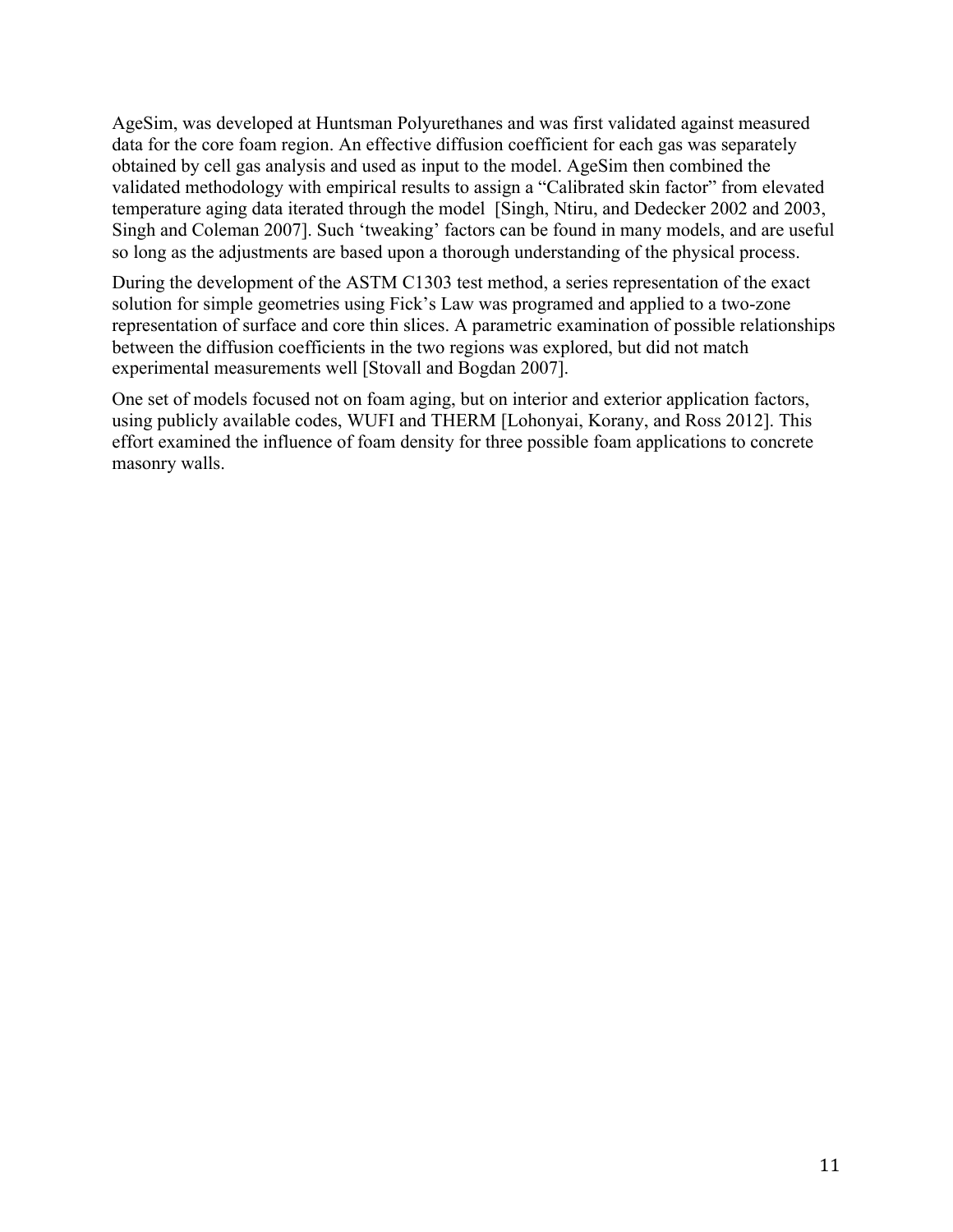## **Appendix A Bibliography of Research in Foam Aging**

Three tables in this appendix summarize research since 2002, applications of closed-cell foam insulation, and research pre-2002. Complete citations are found in the references.

#### **Table 1 Post-2002 Research**

| Polyurethane: Use WUFI for hygrothermal<br>and THERM for thermal performance,<br>initial performance only, no aging.<br>Compare interior vs. exterior applications<br>and two foam densities, University of<br>Alberta, Canada | Lohonyai, Korany and Ross. 2012. Effective<br>Foam Insulation For Single-Wythe Concrete<br><b>Masonry Walls</b>                                                                                                |
|--------------------------------------------------------------------------------------------------------------------------------------------------------------------------------------------------------------------------------|----------------------------------------------------------------------------------------------------------------------------------------------------------------------------------------------------------------|
| $2nd$ C1303 ruggedness test (slice origin,<br>slice thickness, homogeneity screening<br>tests, accuracy compared to 5-year full<br>thickness aging)                                                                            | Stovall, Vanderlan, and Atchley. 2012.<br>Evaluation of Experimental Parameters in the<br>Accelerated Aging of Closed-Cell Foam<br>Insulation                                                                  |
|                                                                                                                                                                                                                                | Stovall. 2009. Measuring the Impact of<br>Experimental Parameters upon the Estimated<br>Thermal Conductivity of Closed-Cell Foam<br>Insulation Subjected to an Accelerated Aging<br>Protocol: Two-Year Results |
|                                                                                                                                                                                                                                | Stovall and Bogdan. 2007. Measuring the Impact<br>of Experimental Parameters upon the Estimated<br>Thermal Conductivity of Closed-Cell Foam<br>Insulation Subjected to an Accelerated Aging<br>Protocol        |
| Compares thin slice aging to 180 days at<br>23C and to 90 days at 60C for spray foam<br>from 25 to 75 mm thick.                                                                                                                | Yuan. 2010. Thermal Conductivity of Spray<br>Polyurethane Foam Insulation Materials                                                                                                                            |
| Foam field-aged for 6 years. Impermeably-<br>faced products also aged significantly.                                                                                                                                           | Mukhopadhyaya, et al. 2010 In-Situ Long-term<br>Thermal Performance of Impermeably faced<br>Polyiso Foam Boards                                                                                                |
| Combines model and empirical data to<br>evaluate bias for thin slicing test methods<br>for two materials                                                                                                                       | Singh and Coleman. 2007. Accelerated Aging<br>Test Methods for Predicting the Long Term<br>Thermal Resistance of Closed-Cell Foam<br>Insulation                                                                |
| Final report on $1st$ C1303 ruggedness test<br>(TDSL)                                                                                                                                                                          | Stovall. 2006. Interlaboratory Comparison of the<br>Thickness of the Destroyed Surface Layer of<br>Closed-cell Foam Insulation Specimens                                                                       |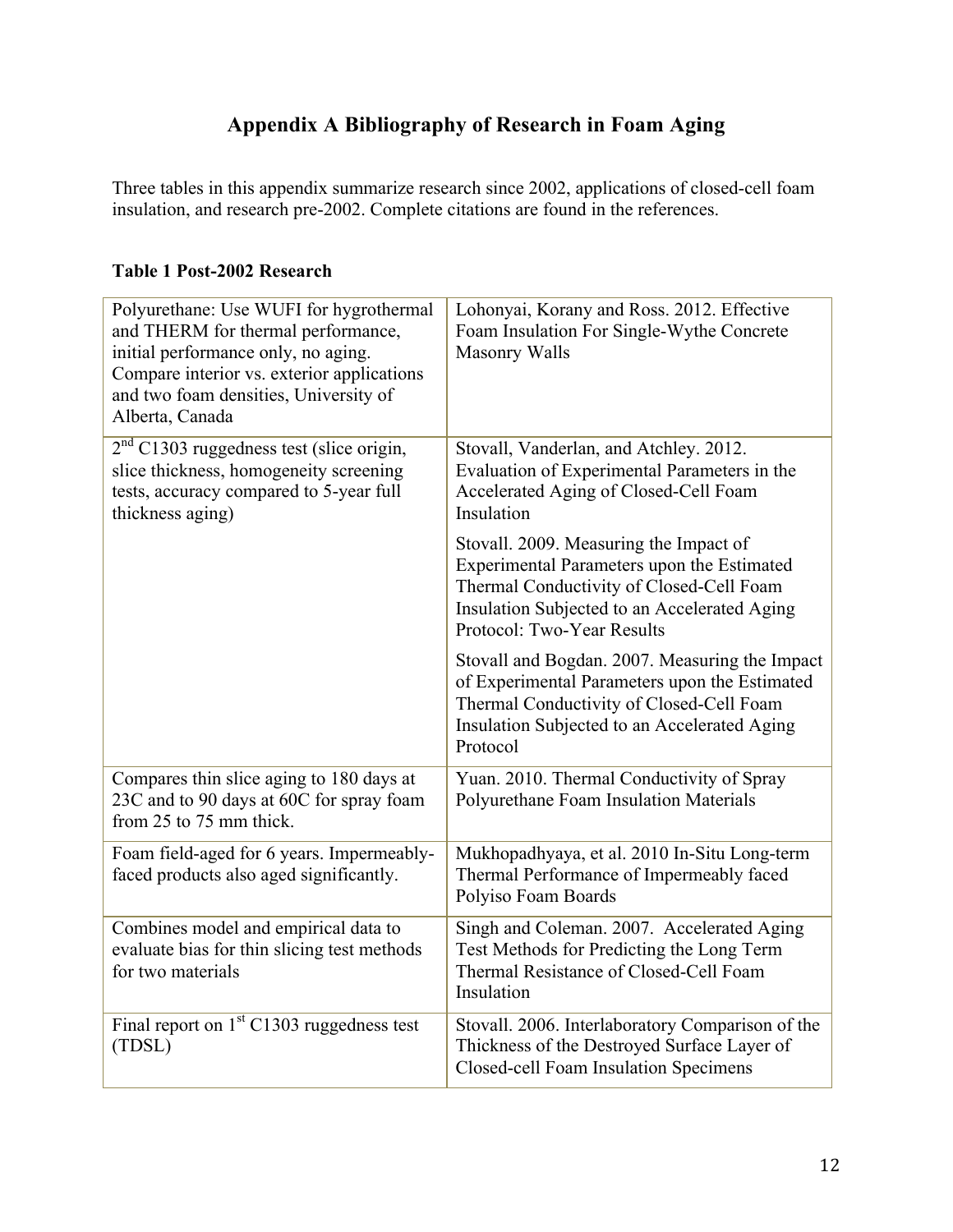| Compares rated R-values based on 2001<br>version of CAN/ULC-S770 to full<br>thickness at ages $<$ 5 years, finds R-values<br>overstated with that test method. | Graham. 2006. Testing LTTR, Research Reveals<br>the LTTR Method May Be Over-Reporting<br>Results                               |
|----------------------------------------------------------------------------------------------------------------------------------------------------------------|--------------------------------------------------------------------------------------------------------------------------------|
| Important observations and measured data                                                                                                                       | Bogdan, Hoerter, and Moore. 2005. Meeting the                                                                                  |
| showing impact of blowing agent                                                                                                                                | Insulation Requirements of the Building                                                                                        |
| condensation on foam effectiveness (R-                                                                                                                         | Envelope with Polyurethane and                                                                                                 |
| Value) at lower temperatures.                                                                                                                                  | Polyisocyanurate Foam                                                                                                          |
| Compare 25 weeks at 70C to model result,<br>supports approach described in EN13165,<br>Annex C - European standard, new in<br>2003                             | Dedecker, Baes and Singh. 2003. The<br>Measurement of 'Aged Thermal Conductivity'<br>of Factory Produced Insulation Boards     |
| Model validation: 1) compare test method                                                                                                                       | Singh, Ntiru, and Dedecker. 2003. Long Term                                                                                    |
| (S770) to model, 2) compare model to                                                                                                                           | Thermal Resistance of Pentane Blown                                                                                            |
| boards aged in lab                                                                                                                                             | Polyisocyanurate Laminate Boards                                                                                               |
| Extending thin-slice methodology to                                                                                                                            | Mukhopadhyaya et al. 2002. Long-term Thermal                                                                                   |
| impermeably faced products, initial results                                                                                                                    | Resistance of Polyisocyanurate Foam Insulation                                                                                 |
| in a long-term project                                                                                                                                         | with Impermeable Facers                                                                                                        |
| Compared results for versions of S770 and<br>C1303 in use in 2002                                                                                              | Stovall, Fabian, Nelson, and Beatty. 2002. A<br>Comparison of Accelerated Aging Test<br>Protocols for Cellular Foam Insulation |

### **Table 2 Foam Insulation Applications**

| Important observations and measured data                                                                                                                        | Bogdan, Hoerter, and Moore. 2005. Meeting                                                                |
|-----------------------------------------------------------------------------------------------------------------------------------------------------------------|----------------------------------------------------------------------------------------------------------|
| showing impact of blowing agent                                                                                                                                 | the Insulation Requirements of the building                                                              |
| condensation on foam effectiveness (R-Value)                                                                                                                    | Envelope with Polyurethane and                                                                           |
| at lower temperatures.                                                                                                                                          | Polyisocyanurate Foam                                                                                    |
| Compares rated R-values based on 2001<br>version of CAN/ULC-S770 to full thickness at<br>$ages < 5 years$ , finds R-values overstated with<br>that test method. | Graham. 2006. Testing LTTR, Research<br>Reveals the LTTR Method May Be Over-<br><b>Reporting Results</b> |
| Considers both energy performance during                                                                                                                        | Fischer, Fairchild, and Hughes. 1992. Energy                                                             |
| lifetime service and lifetime emissions, finds                                                                                                                  | and Global Warming Impacts of CFC                                                                        |
| new CFC alternatives will have a reduction in                                                                                                                   | Alternative Technologies for Foam Building                                                               |
| global warming.                                                                                                                                                 | Insulations                                                                                              |
| Final Report of an expert working group to                                                                                                                      | Kabayama. 1987. Long-Term Thermal                                                                        |
| establish long-term R-values for foam                                                                                                                           | <b>Resistance Values of Cellular Plastic</b>                                                             |
| insulation products available at that time.                                                                                                                     | Insulations                                                                                              |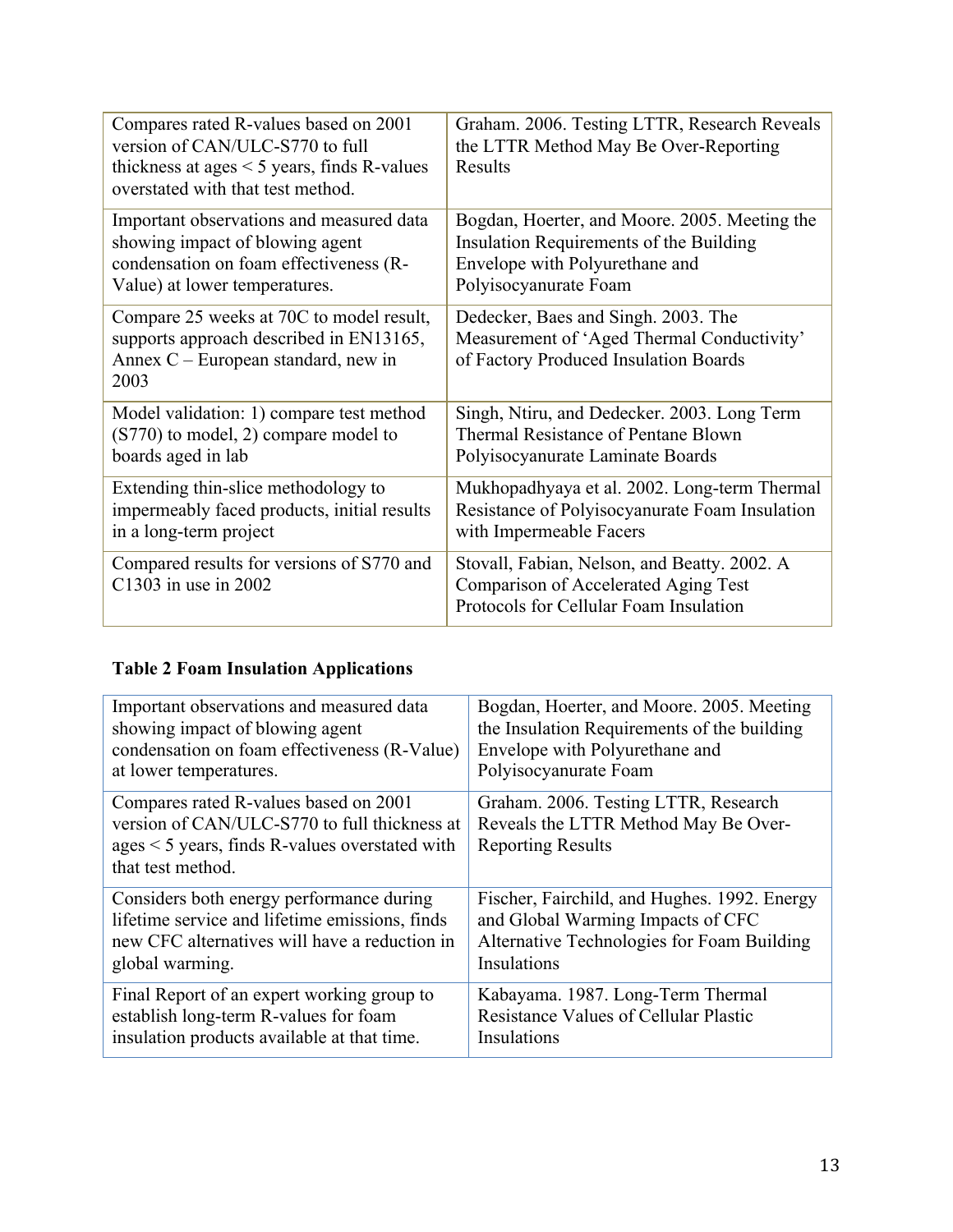| Comparing impact on foam aging of: $(1)$<br>plastic and steel sheet facing materials, (2)<br>alternative blowing agents, and (3) a range of<br>aging temperatures. Finding: the time required<br>for a given change in thermal conductivity<br>with aging at 40F was roughly twice as long<br>as for aging at 90F, while the time required at<br>-10F was about 10 times as long as at 90F.<br>Impact of plastic confinement was similar to<br>that projected using measured diffusion<br>coefficients. | Wilkes, Yarbrough, and Weaver. 1997. Aging<br>of Polyurethane Foam Insulation in Simulated<br>Refrigerator Walls,<br>Wilkes, Yarbrough, Gabbard, Nelson, and<br>Booth. 2001. Aging of Polyurethane Foam<br>Insulation in Simulated Refrigerator Panels -<br>Three-Year Results with Third-generation<br><b>Blowing Agents</b><br>Wilkes, Yarbrough, Nelson, and Booth, 2003.<br>Aging of Polyurethane Foam Insulation in<br>Simulated Refrigerator Panels - Four-Year<br>Results with Third-generation Blowing<br>Agents |
|---------------------------------------------------------------------------------------------------------------------------------------------------------------------------------------------------------------------------------------------------------------------------------------------------------------------------------------------------------------------------------------------------------------------------------------------------------------------------------------------------------|--------------------------------------------------------------------------------------------------------------------------------------------------------------------------------------------------------------------------------------------------------------------------------------------------------------------------------------------------------------------------------------------------------------------------------------------------------------------------------------------------------------------------|
| Overview of what was known in 1993,<br>including measured data for field exposed<br>materials.                                                                                                                                                                                                                                                                                                                                                                                                          | Bomberg and Alumbaugh. 1993. Factors<br>Affecting the Field Performance of Spray<br>Applied Thermal Insulating Foams                                                                                                                                                                                                                                                                                                                                                                                                     |
| Foam field-aged for 6 years. Impermeably-<br>faced products also aged significantly.                                                                                                                                                                                                                                                                                                                                                                                                                    | Mukhopadhyaya, et al. 2010 In-Situ Long-<br>term Thermal Performance of Impermeably<br>faced Polyiso Foam Boards                                                                                                                                                                                                                                                                                                                                                                                                         |
| Early work comparing thin slices aged at<br>multiple temperatures to full thickness foam<br>aged in a roof exposed to the exterior<br>environment. Also showed early work to<br>derive diffusion coefficients from aging<br>thermal conductivity data.                                                                                                                                                                                                                                                  | Christian, et al. 1991. Thermal Measurement<br>Of In-Situ And Thin-Specimen Ageing Of<br>Experimental Polyisocyanurate Roof<br><b>Insulation Foamed With Alternative Blowing</b><br>Agents                                                                                                                                                                                                                                                                                                                               |
| 10mm thin slice predictions matched field-<br>exposed HCFC-141b blown polyisocyanurate<br>within 3%                                                                                                                                                                                                                                                                                                                                                                                                     | Desjarlais, Christian, and Graves. 1993. In-<br>Situ Aging of Roof Systems Containing<br>Polyisocyanurate Roof Insulation Foamed<br>with Alternative Blowing Agents                                                                                                                                                                                                                                                                                                                                                      |
| Foam chemistry related to fire retardants                                                                                                                                                                                                                                                                                                                                                                                                                                                               | Singh, et al. 2006. Effect of Formulation<br>Parameters on Performance of<br>Polyisocyanurate Laminate Boardstock<br>Insulation, API 2006                                                                                                                                                                                                                                                                                                                                                                                |
| Exterior foundation application – EPS only -<br>no deterioration after 30 months in $situ - no$<br>aging involved                                                                                                                                                                                                                                                                                                                                                                                       | Swinton et al. 1999. In Situ Performance of<br>Expanded Molded Polystyrene in the Exterior<br><b>Basement Insulation Systems (EIBS)</b>                                                                                                                                                                                                                                                                                                                                                                                  |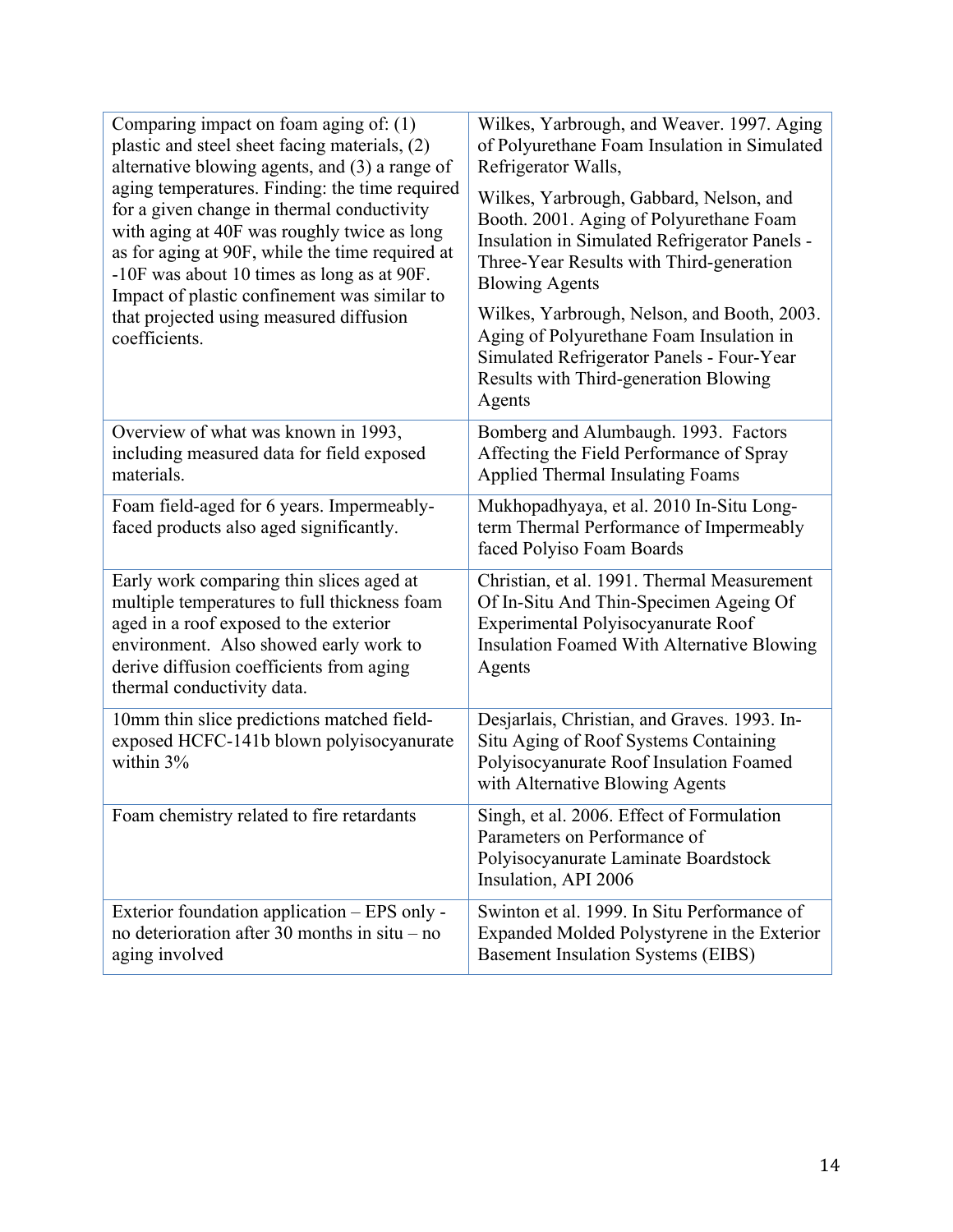| Exterior foundation application - spray<br>polyurethane only - no deterioration after 30<br>months in $situ$ – "The aging process is slowed<br>because the polyurethane foam was sprayed<br>on dry surface of old concrete. In principle,<br>one may consider that the 76-mm thick<br>medium density SPF is exposed to one-sided<br>aging only." | Swinton, et al. 2006 In Situ Performance<br>Evaluation Of Spray Polyurethane Foam In<br>The Exterior Insulation Basement System<br>(EIBS)                                            |
|--------------------------------------------------------------------------------------------------------------------------------------------------------------------------------------------------------------------------------------------------------------------------------------------------------------------------------------------------|--------------------------------------------------------------------------------------------------------------------------------------------------------------------------------------|
| Interesting work, 1 inch boards aged for 1<br>year in various environments.                                                                                                                                                                                                                                                                      | Zarr and Nguyen. 1994. Effects of Humidity<br>and Elevated Temperature on the Density and<br>Thermal Conductivity of a Rigid<br>Polyisocyanurate Foam Co-Blown with<br>CCl3F and CO2 |
| Compare n-pentane blown polyisocyanurate<br>to HCFC-141b boards. Lower initial thermal<br>conductivity offset by slower aging and<br>smaller cell sizes.                                                                                                                                                                                         | Letts, et al. 2003. Insulation Boards Bridge to<br>the $21st$ Century                                                                                                                |
| Polyurethane: Use WUFI for hygrothermal<br>and THERM for thermal performance, initial<br>performance only, no aging. Compare interior<br>vs. exterior applications and two foam<br>densities, University of Alberta, Canada                                                                                                                      | Lohonyai, Korany and Ross. 2012. Effective<br>Foam Insulation For Single-Wythe Concrete<br><b>Masonry Walls</b>                                                                      |
| Compares metal foils to polymeric facings,<br>aged 1-in. thick boards for 600 days.                                                                                                                                                                                                                                                              | Soukup and Laughlin. 1991. Development of<br>an All-Purpose Impermeably-Faced Roof<br>Insulation                                                                                     |

### **Table 3 Pre-2002 Research**

| Comprehensive work $-1st/\text{Best reference}$ :<br>Chapter 5, Heat transfer in foams," by Leon<br>Glicksman and Chapter 6, "Thermal ageing,"<br>by C. J. Hoogendoorn. See especially 139-143<br>describing influence of foam properties on<br>overall conductance | Glicksman. 1994. Heat Transfer in Foams<br>Hoogendoorn. 1994. Thermal Ageing                         |  |
|---------------------------------------------------------------------------------------------------------------------------------------------------------------------------------------------------------------------------------------------------------------------|------------------------------------------------------------------------------------------------------|--|
| MIT-GLICKSMAN:<br>Focus on theoretical basis for models, experimental techniques re barrier adhesion                                                                                                                                                                |                                                                                                      |  |
| Early comparison of theoretical models to<br>experimental data, pointing the need for better<br>radiation models and better gas diffusion data.                                                                                                                     | Valenzuela and Glicksman, 1983. Thermal<br>Resistance and Aging of Rigid Urethane Foam<br>Insulation |  |
| Reviews fundamental relationships between<br>foam morphology and conductive and radiative<br>heat transfer through foam.                                                                                                                                            | Schuetz and Glicksman, 1984, A Basic Study<br>of Heat Transfer Through Foam Insulation               |  |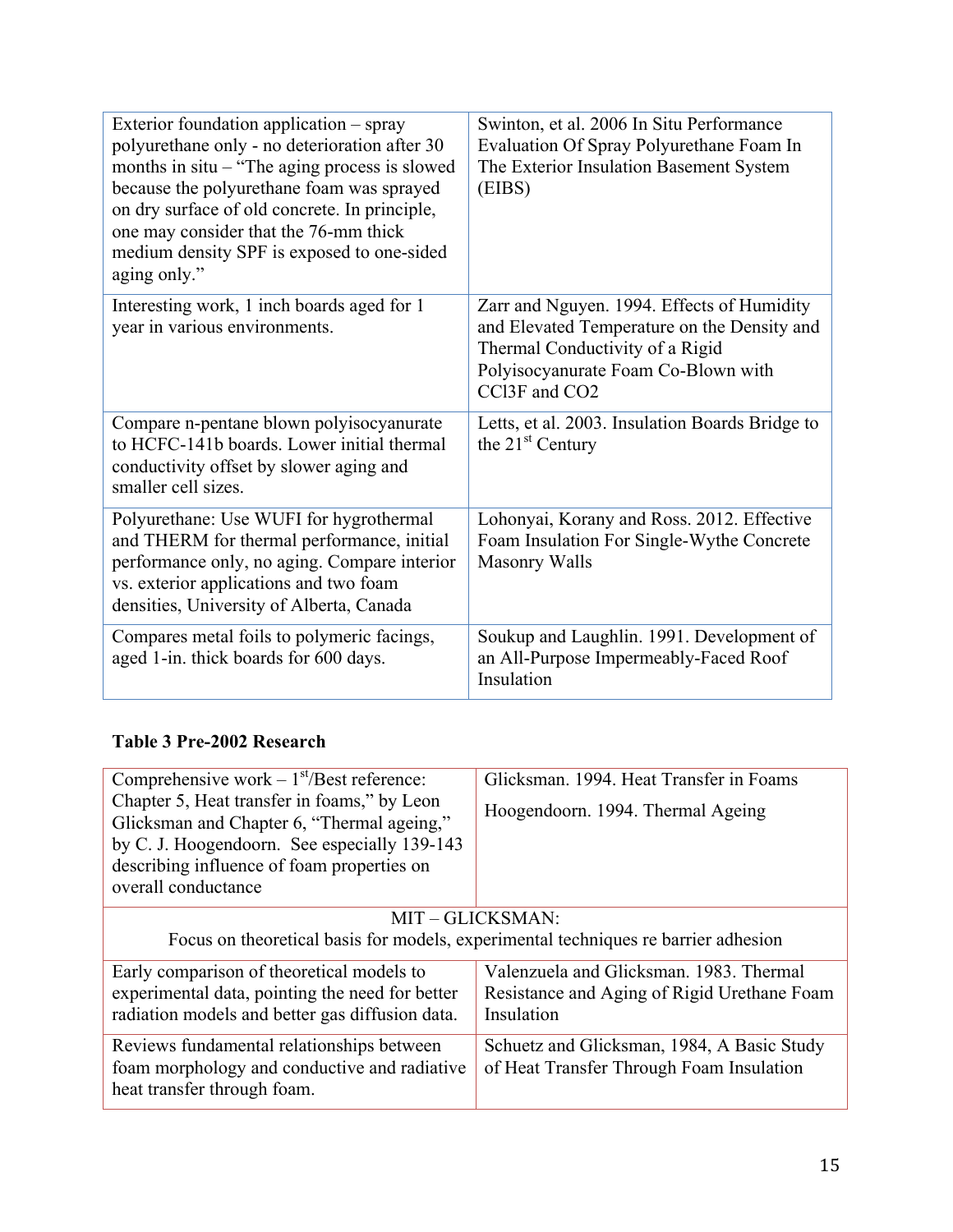| Broad research program spanning<br>measurements of polymer properties, guarded<br>hot plate measurements at low temperatures<br>under vacuum to eliminate radiation and gas<br>transport, diffusion measurements, dye<br>techniques to expose inadequate foam-barrier<br>bonds                                                                                      | Glicksman, Ostrogorsky and Chiapetta. 1984.<br><b>Effective Conductivity of Aging Polyurethane</b><br>Foam,                                                                                                                                              |  |
|---------------------------------------------------------------------------------------------------------------------------------------------------------------------------------------------------------------------------------------------------------------------------------------------------------------------------------------------------------------------|----------------------------------------------------------------------------------------------------------------------------------------------------------------------------------------------------------------------------------------------------------|--|
| Using measured foam diffusion coefficients,<br>presents the equations used in a numerical<br>solution for foam aging, with benchmarks<br>shown to full thickness aging out to $\sim$ two<br>years. Shows most foam surface barriers have<br>little effect on aging. Emphasizes the<br>advantages of thin slicing over elevated<br>temperature acceleration methods. | Glicksman and Page. 1992. Long-Term<br>Performance of Closed-Cell Foam Insulation<br>Ostrogorsky and Glicksman. 1989. Time<br>Variation of Insulating Properties of Closed<br>Cell Foam Insulation<br>Ostrogorsky. 1985. Ageing of polyurethane<br>foams |  |
| Proposes a test method to quantify the barrier<br>performance                                                                                                                                                                                                                                                                                                       | Glicksman 1994. The Role of Barriers in<br>Reducing the Aging of Foam Panels                                                                                                                                                                             |  |
| CANADA - BOMBERG, KUMARAN:<br>Focus on thin-slicing vs. elevated temperature, support development of CAN/ULC-S770, spray<br>foam                                                                                                                                                                                                                                    |                                                                                                                                                                                                                                                          |  |
| Final Report of an expert working group to<br>establish long-term R-values for foam<br>insulation products available at that time.                                                                                                                                                                                                                                  | Kabayama. 1987. Long-Term Thermal<br><b>Resistance Values of Cellular Plastic</b><br>Insulations                                                                                                                                                         |  |
| Important observations and measured data<br>showing impact of blowing agent condensation<br>on foam effectiveness (R-Value) at lower<br>temperatures.                                                                                                                                                                                                               | Kumaran, et al. 1989. A Method for<br>Evaluating the Effect of Blowing Agent<br>Condensation on Sprayed Polyurethane Foams                                                                                                                               |  |
| Overview of the state of knowledge regarding<br>thin slice aging acceleration in 1989.                                                                                                                                                                                                                                                                              | Edgecombe. 1989. Progress in Evaluating<br>Long-Term Thermal Resistance Of Cellular<br>Plastics                                                                                                                                                          |  |
| Early work applying thin-slicing methodology<br>to spray foam.                                                                                                                                                                                                                                                                                                      | Bomberg and Kumaran. 1989. Report on<br>Sprayed Polyurethane Foam with Alternative<br><b>Blowing Agents</b>                                                                                                                                              |  |
| Detailed explanation re the measurement of<br><b>TDSL</b>                                                                                                                                                                                                                                                                                                           | Schwartz, Bomberg and Kumaran. 1989.<br>Measurements Of The Rate Of Gas Diffusion<br>In Rigid Cellular Plastics                                                                                                                                          |  |
| Overview – interesting reference to<br>experimental work that shows impact of<br>temperature on aging (where/why might get<br>useful data).                                                                                                                                                                                                                         | Bomberg and Gilbo. 1989. Introduction to<br><b>Aging of Cellular Plastics</b>                                                                                                                                                                            |  |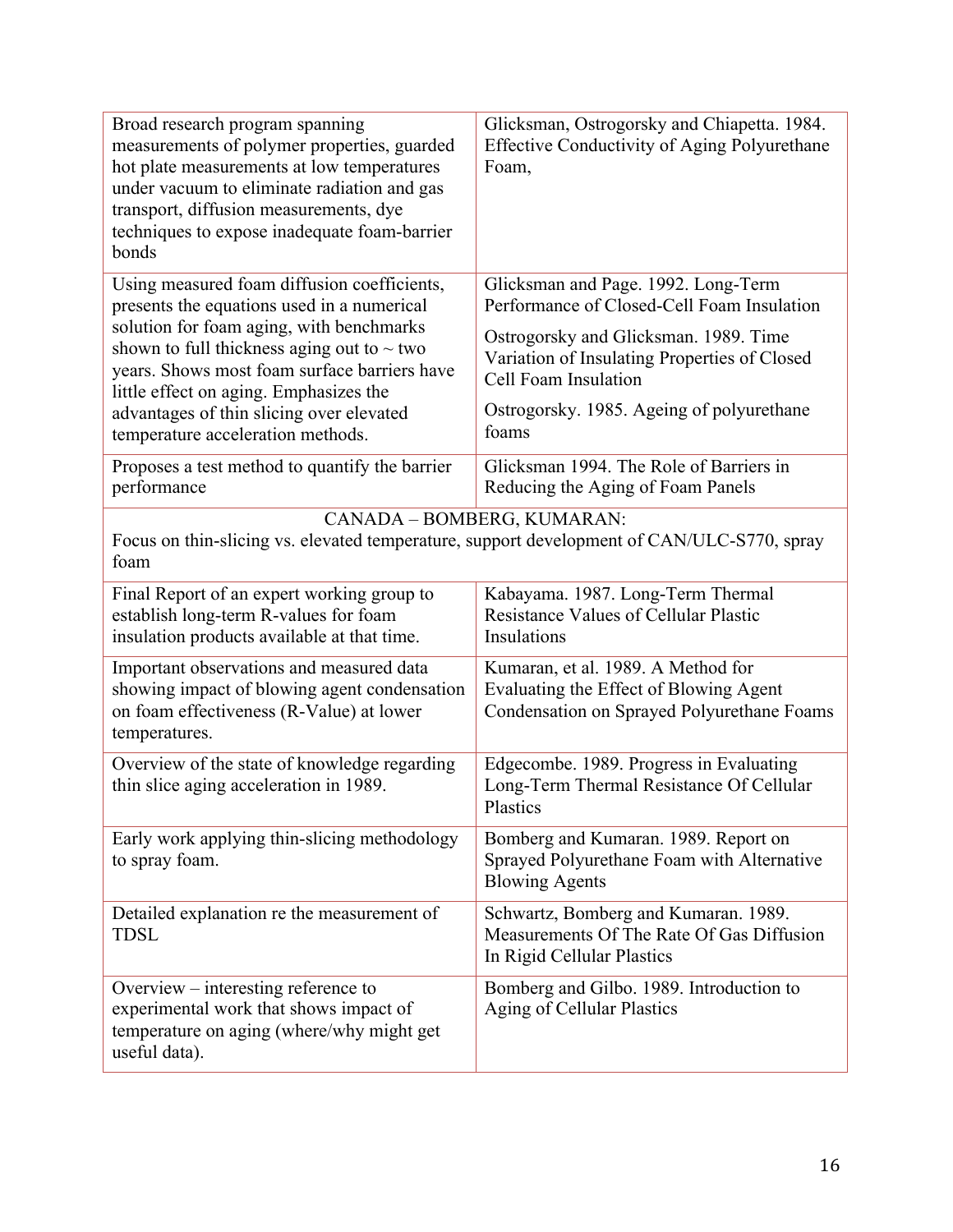| Shows performance after 2 years unaffected by<br>periods of elevated temperature up to 7<br>months. Also examines influence of<br>differences between diffusion resistance in<br>surface and core regions.                                                               | Bomberg. 1990. Scaling factors in ageing of<br>gas-filled cellular plastics                                                                                                     |
|--------------------------------------------------------------------------------------------------------------------------------------------------------------------------------------------------------------------------------------------------------------------------|---------------------------------------------------------------------------------------------------------------------------------------------------------------------------------|
| Use of thin-slice accelerated aging to evaluate<br>potential blowing agent substitutions.                                                                                                                                                                                | Kumaran and Bomberg. 1990. Thermal<br>Performance Of Sprayed Polyurethane Foam<br>Insulation With Alternative Blowing Agents.                                                   |
| Overview of the state of knowledge regarding<br>thin slice aging acceleration in 1989. ALSO,<br>reviews broad range of uncertainty for C518<br>results for all insulation materials at that time.                                                                        | Bomberg and Brandreth. 1990. Evaluation Of<br>Long-Term Thermal Resistance Of Gas-Filled<br>Foams: State Of The Art                                                             |
| Review of pre-1991 research re accelerated<br>aging, both heat and thin-slicing, and<br>description of future research needs                                                                                                                                             | Bomberg and Kumaran, 1991. Evaluation of<br>Long-Term Thermal Performance of Cellular<br><b>Plastics Revisited</b>                                                              |
| Editorial work providing discussion of field<br>performance vs. lab measurements with<br>anecdotal evidence for both fibrous and foam<br>products                                                                                                                        | Bomberg. 1993. The Evolution of Insulation<br>Research                                                                                                                          |
| Interesting 3-way comparison between thin-<br>slice predictions and full thickness aging, both<br>in the field and in the laboratory. Laboratory<br>and field aging agreed within $\sim$ 1%. Thin-slice<br>predictions agreed with full thickness aging<br>within $~6\%$ | Bomberg. 1993. Predicting Field Thermal<br>Performance of a Modified Resol Foam from<br>Laboratory Data                                                                         |
| Overview of what was known in 1993,<br>including measured data for field exposed<br>materials.                                                                                                                                                                           | Bomberg and Alumbaugh. 1993. Factors<br>Affecting the Field Performance of Spray<br><b>Applied Thermal Insulating Foams</b>                                                     |
| Describes significant experience with thin-<br>slicing spray polyurethane and need for quality<br>assurance processes for new spray products.                                                                                                                            | Bomberg and Kumaran. 1994. Testing Long-<br>Term Thermal Resistance of Sprayed<br>Polyurethane Foam,                                                                            |
|                                                                                                                                                                                                                                                                          | Bomberg M.T. and M.K. Kumaran, 1994,<br>Laboratory And Roofing Exposures Of<br>Cellular Plastic Insulation To Verify A Model<br>Of Aging                                        |
| Demonstrated ability of multiple labs to<br>perform the thin slicing procedure, but with<br>variations of 7 to 25% of the predicted LTTR<br>between labs.                                                                                                                | Hofton. 2001. Standard For Determination Of<br>Long-Term Thermal Resistance (LTTR) Of<br>Closed Cell Thermal Insulating Foams,<br>CAN/ULC-S770-99 Round Robin Test<br>Programme |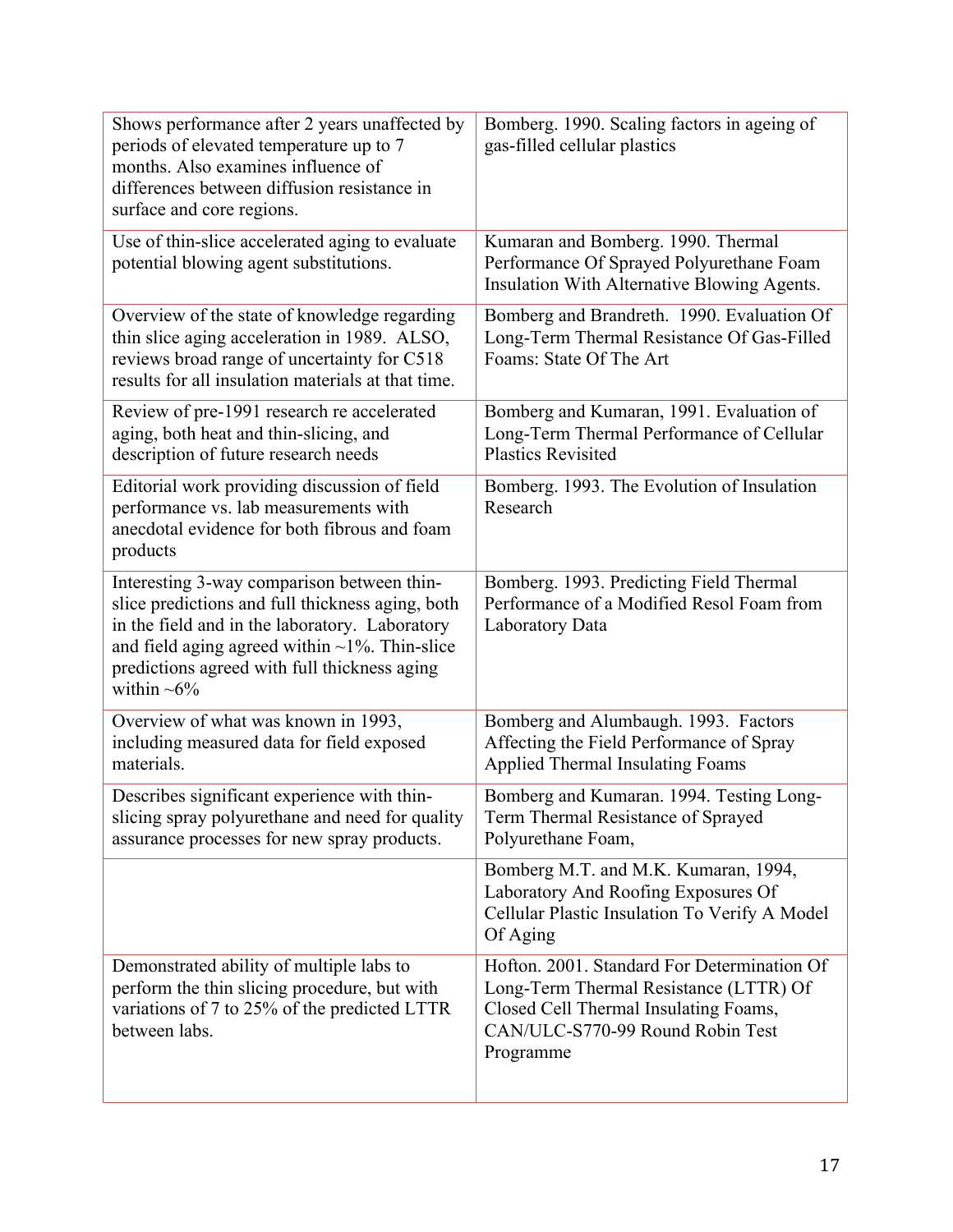| <b>EUROPE</b>                                                                                                                                                                                                                                                                                                                                                                                                                                                                                                                                                                                                                                                |                                                                                                                                                                                                                         |  |
|--------------------------------------------------------------------------------------------------------------------------------------------------------------------------------------------------------------------------------------------------------------------------------------------------------------------------------------------------------------------------------------------------------------------------------------------------------------------------------------------------------------------------------------------------------------------------------------------------------------------------------------------------------------|-------------------------------------------------------------------------------------------------------------------------------------------------------------------------------------------------------------------------|--|
| Early work to differentiate between the<br>conductive and radiative heat transfer through<br>foam                                                                                                                                                                                                                                                                                                                                                                                                                                                                                                                                                            | Jones. 1967. The Effect of Thickness and<br>Temperature on Heat Transfer through Foam<br>Polymers                                                                                                                       |  |
| Compares different methods used to rate foam<br>insulation thermal conductivity at that time and<br>recommends a common practice for Nordic<br>countries based on 10 mm slices measured<br>after 3 months. This research covers all the<br>major factors addressed during research<br>between 1988 and 2012, except for the<br>influence of blowing agents not in use at that<br>time. It recommends that measurements taken<br>at 90 days for 10 mm slices are accurate<br>predictions for 25year-aged products +-5% for<br>PUR (CFCl3) of 20-200 mm thickness and for<br>$XPS$ (CF2Cl2) of 50-200 mm thickness (30<br>mm if the surface skin is retained). | Isberg, J. 1988. Thermal Insulation -<br>Conditioning of Rigid Cellular Plastics<br>Containing a Gas with Lower Thermal<br>Conductivity Than Air Prior to Determination<br>of Thermal Resistance and Related Properties |  |
| Good early work on thin slicing, discusses<br>general theory and potential error sources                                                                                                                                                                                                                                                                                                                                                                                                                                                                                                                                                                     | Sandberg, P. I. and J. Isberg, Measurement of<br>Aged Thermal Resistance of Rigid Gas-Filled<br>Cellular Plastics, J of Thermal Insulation, V13,<br>Oct 1989                                                            |  |
| Considering use of $CO2$ as an alternative<br>blowing agent. Includes an excellent<br>description of the Wassiljewa equation for the<br>thermal conductivity of gas mixtures.                                                                                                                                                                                                                                                                                                                                                                                                                                                                                | Smits and Thoen. 1991. Fundamental Aspects<br>of Thermal Conductivity Aging and<br>Dimensional Stability of Rigid Polyurethane<br>Foams                                                                                 |  |
| Describes work including 15 years of full<br>thickness aging for polyurethane boards<br>(possibly concluded in 1998, so boards<br>manufactured in 1983?). Also describes test<br>results for impact of water absorption and other<br>influences.                                                                                                                                                                                                                                                                                                                                                                                                             | BING, Federation of European Rigid<br>Polyurethane Foam Associations. 2006.<br>Thermal Insulation materials Made of Rigid<br>Polyurethane Foam (PUR/PIR)                                                                |  |
| PhD thesis                                                                                                                                                                                                                                                                                                                                                                                                                                                                                                                                                                                                                                                   | Svanstrom, M., 1997, Blowing Agents in Rigid<br>Polyurethane Foam                                                                                                                                                       |  |
| Compares results from 90 day elevated<br>temperature thin-slice accelerated aging<br>methods, pointing out that a correction factor is<br>needed for the 90 day approach but not for the<br>thin slice approach.                                                                                                                                                                                                                                                                                                                                                                                                                                             | Sandberg. 1990. Deterioration of Thermal<br>Insulation Properties of Extruded Polystyrene:<br>Classification and Quality Control System in<br>Sweden                                                                    |  |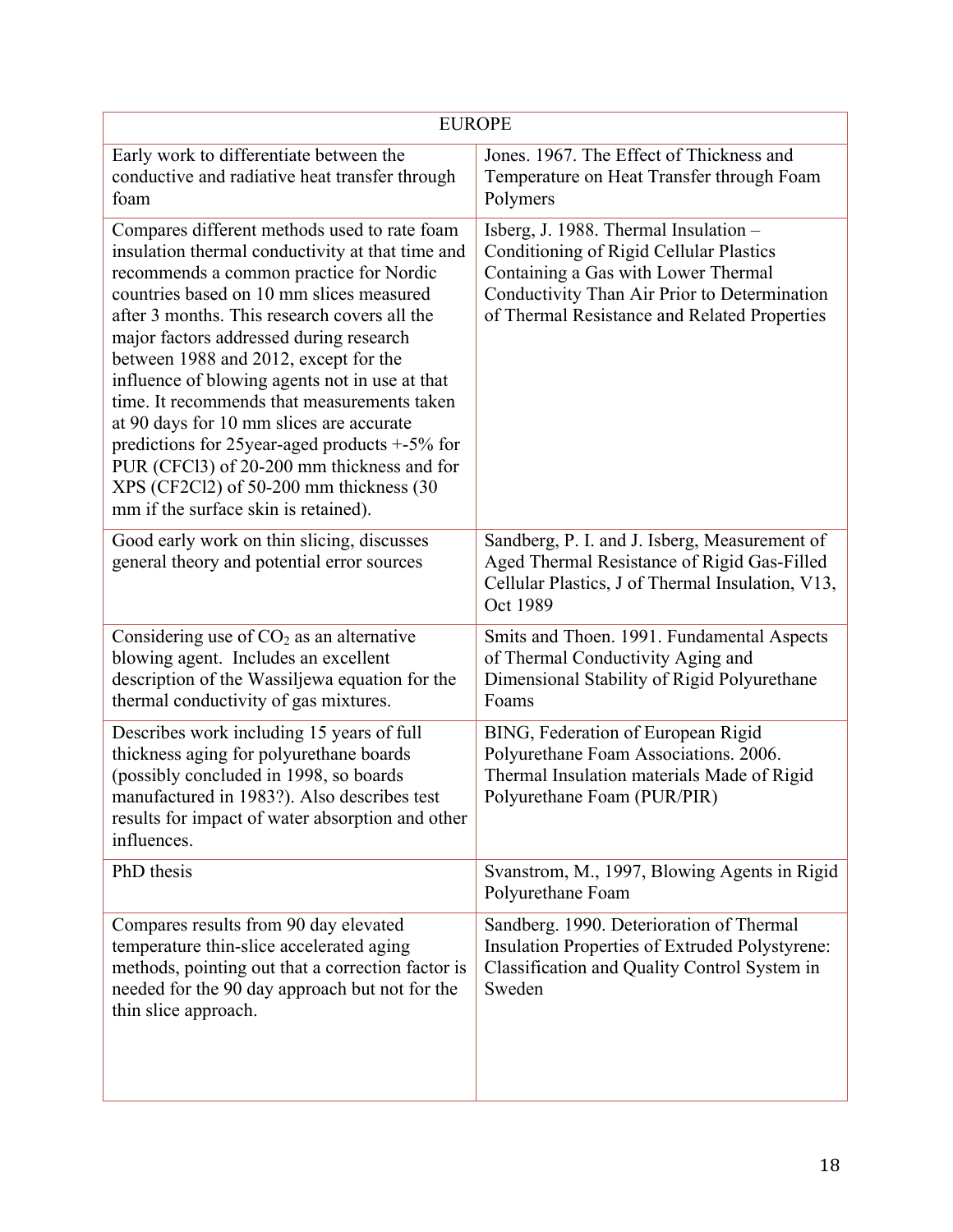#### OAK RIDGE NATIONAL LABORATORY: Focus on thin-slice aging, full thickness field exposure Uses a fully coupled conductive and radiative algorithm to explore interactions between the measurement device and the specimen that impact the measured value of thermal conductivity. Fine, et al. 1981. Heat Transfer In Building Thermal Insulation: The Thickness Effect Aging full thickness boards 3 years in the lab and installed as foundation insulation – show long term average R-value  $\sim$ 7-10% less than the 180-day value Yarbrough, Graves, and Christian. 1991. Thermal Performance of HCFC-22 Blown Extruded Polystyrene Insulation Early thin slicing work on PIR boardstock, comparing thermal conductivity measurement apparatus, impact of slice thickness and aging temperature, applying models developed at ORNL and MIT McElroy et al., 1991, Laboratory Test Results on the Thermal Resistance of Polyisocyanurate Foamboard Insulation Blown with CFC-11 Substitutes – a Cooperative Industry/Government Project Examining the early heat flow meter apparatus and influence of their accuracy on thin-slice method Graves, et al. 1991. Interlaboratory comparison of four heat flow meter apparatuses on planed polyisocyanurate boards foamed with CFC-11 Early work comparing thin slices aged at multiple temperatures to full thickness foam aged in a roof exposed to the exterior environment. Also showed early work to derive diffusion coefficients from aging thermal conductivity data. Christian, et al. 1991. Thermal Measurement Of In-Situ And Thin-Specimen Ageing Of Experimental Polyisocyanurate Roof Insulation Foamed With Alternative Blowing Agents 10mm thin slice predictions matched fieldexposed HCFC-141b blown polyisocyanurate within 3% Desjarlais, Christian, and Graves. 1993. In-Situ Aging of Roof Systems Containing Polyisocyanurate Roof Insulation Foamed with Alternative Blowing Agents Compares thin slice predictions to field-aged boards in multiple roof types over 3.4 years. Christian et al. 1993. The Technical Viability of Alternative Blowing Agents in Polyisocyanurate Roof Insulation: A Cooperative Industry/Government Project Tested slice thicknesses as small as 0.6 mm, using measured TDSL to correct measured values for thermal resistance. Booth, Graves, and Yarbrough. 1995. Aging of Thin-Slices of PIR Foams Manufactured with Alternative Blowing Agents Broad study done to support the development of ASTM C1303. Important findings regarding timing of thermal conductivity measurements. Graves et al. 1995. Interlaboratory comparison on Estimating the Long-Term Thermal Resistance of Unfaced, Rigid, Closed-Cell, Polyisocyanurate (PIR) Foam Insulation – A Cooperative Industry/Government Project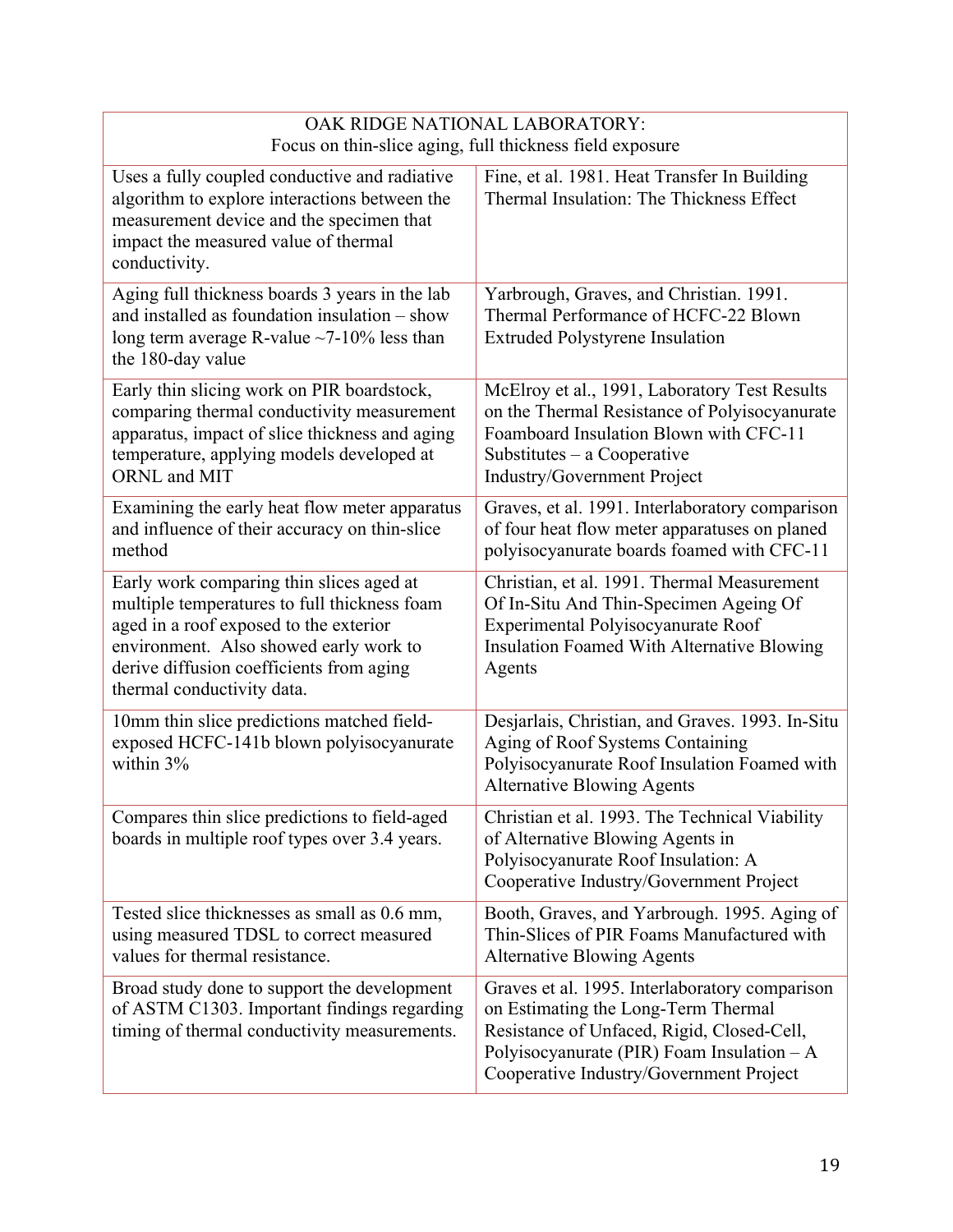| Compares thin slice predictions to field-aged<br>boards in multiple roof types over 5 years,<br>showing they matched within 1.5%. Multiple<br>slice thicknesses were used in the comparison.               | Christian, et al. 1995. Five-Year Field Study<br>Confirms the PIMA Standard for Estimating<br>Polyisocyanurate Insulation Long-Term<br><b>Thermal Performance</b>                                |  |
|------------------------------------------------------------------------------------------------------------------------------------------------------------------------------------------------------------|--------------------------------------------------------------------------------------------------------------------------------------------------------------------------------------------------|--|
| Using thin slices, shows variation from 30 to<br>40% for diffusion coefficients measured<br>gravimetrically to those measured using<br>thermal conductivity. Discusses practical<br>limitations to method. | Booth, Graves, and Yarbrough. 1996. Effective<br>Diffusion Coefficients for CFC-11 by<br>Gravimetric Depletion from Thin Slices of PIR<br>Foam                                                   |  |
|                                                                                                                                                                                                            | OTHER U.S. LABORATORIES                                                                                                                                                                          |  |
| Focus is on the difference between rated/label<br>values for thermal resistance and the changes<br>that occur under multiple aging conditions for<br>the first 2 years.                                    | Desjarlais and Tye, 1987, Experimental<br>Methods for Determining the Thermal<br>Performance of Cellular Plastic Insulation<br>Materials Used in Roofs                                           |  |
| Interesting work, 1 inch boards aged for 1 year<br>in various environments.                                                                                                                                | Zarr and Nguyen. 1994. Effects of Humidity<br>and Elevated Temperature on the Density and<br>Thermal Conductivity of a Rigid<br>Polyisocyanurate Foam Co-Blown with CCl3F<br>and CO <sub>2</sub> |  |
| <b>INDUSTRY:</b><br>Focus on test method development to facilitate product improvements and product ratings                                                                                                |                                                                                                                                                                                                  |  |
| Comparison between two field aged PIR<br>specimens, one open cell and one closed cell,<br>over five year period. Compares measured<br>values to predicted values.                                          | Muhlenkamp and Johnson. 1983. In-Place<br>Thermal Aging of Polyurethane Foam Roof<br>Insulations                                                                                                 |  |
| Points out problems associated with elevated<br>temperature aging, specifically cell rupture and<br>product swelling                                                                                       | Booth, and Drouin. 1989. R-Value Aging of<br><b>Rigid Foam Insulation Products</b>                                                                                                               |  |
| Multiple papers re heat aging, thin slice aging,<br>gas diffusion rates, differences between core<br>and surface slices                                                                                    | SPI. 1989. Proceedings 1st Int. Workshop<br>Long-Term Thermal Performance of Cellular<br>Plastics, Canada                                                                                        |  |
|                                                                                                                                                                                                            | Some papers reproduced in J of Thermal<br>Insulation V13, April 1990                                                                                                                             |  |
| Collation of manufacturers' data in 1990 with<br>emphasis on aging and variation with<br>temperature                                                                                                       | Strzepek, W.R., 1990, Overview of Physical<br>Properties of Cellular Thermal Insulations                                                                                                         |  |
| Compares full thickness aging after 11 years to<br>full thickness aging after 5 years for foil-faced<br>PIR products.                                                                                      | Hagan and Miller. 1990. Long-Term R-Values<br>and Thermal Testing Requirements for Rigid<br><b>Insulating Foams</b>                                                                              |  |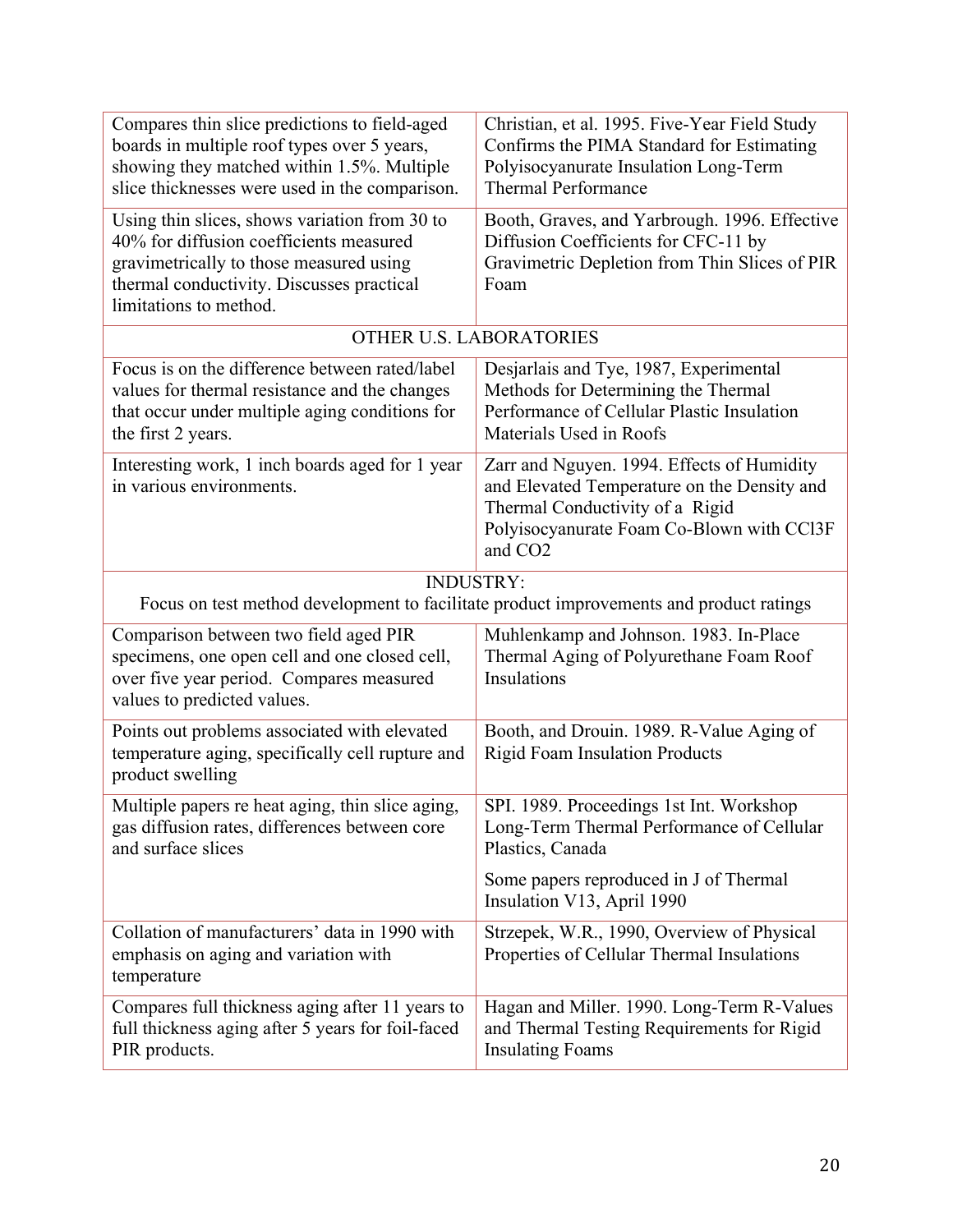| Describes apparatus and analysis along with<br>measured values for multiple gases in multiple<br>foam specimens.                                                                                                                       | Shankland. 1990. Measurement of Gas<br>Diffusion in Closed-Cell Foams                                                                                                                                        |
|----------------------------------------------------------------------------------------------------------------------------------------------------------------------------------------------------------------------------------------|--------------------------------------------------------------------------------------------------------------------------------------------------------------------------------------------------------------|
| Major focus on extracting diffusion<br>coefficients from thermal conductivity data.                                                                                                                                                    | Booth. 1991. Some factors affecting the long-<br>term thermal insulating performance of<br>extruded polystyrene foams, insulation<br>materials, testing and applications.                                    |
| Used slices with up to 8% TDSL, Corrections<br>made to all results.                                                                                                                                                                    | Booth and Grimes. 1993. Comparison of Full-<br>Board and Thin-Slice Aging of XEPS<br>Manufactured with Alternative Blowing Agent                                                                             |
| Describes physics used in Dow model and<br>compares results to full-thickness measured<br>data, describes relationship to quality assurance<br>measurements that can be made immediately<br>after foam manufacture                     | Booth. 1993. An Evaluation of the Dow<br>Thermal Performance Prediction Model for a<br>Database of XEPS/CRD-12 Aged Resistivity<br>and Physical Properties                                                   |
| Gas diffusion rates, finding limits re small slice<br>thicknesses                                                                                                                                                                      | Bhattacharjee, D. P.W. Irwin, J.R. Booth, J.T.<br>Grimes, The Acceleration of Foam Aging by<br>Thin-Slicing: Some Interpretations and<br>Limitations, J. Thermal Insul. And Bldg.<br>Envs., Vol 17, Jan 1994 |
| Early interlaboratory comparison of C1303 test<br>method found good agreement between<br>laboratories with different slicing techniques,<br>but later analysis was the basis for eliminating<br>hot-wire cutting from the test method. | Fabian, et al. 1997. A Variability Study on the<br><b>ASTM Thin Slicing and Scaling Test Method</b><br>for Evaluating the Long[-term Performance of<br>an Extruded Polystyrene Foam Blown with<br>HCFC-142b  |
| Compares a standard analytical solution for a<br>single gas to the results of their numerical<br>procedure before producing multi-gas results.                                                                                         | Kondapi, Booth and Yarbrough. 1999.<br>Transient Gas Diffusion in Closed-Cell Foam<br>Using an Implicit Finite Difference Method                                                                             |
| Reviews LTTRs per CAN/ULC-S770-00 for<br>pentane-blown PIR foams from three<br>manufacturers.                                                                                                                                          | Laughlin, et al. 2003. Insulation Boards Bridge<br>to the $21st$ Century                                                                                                                                     |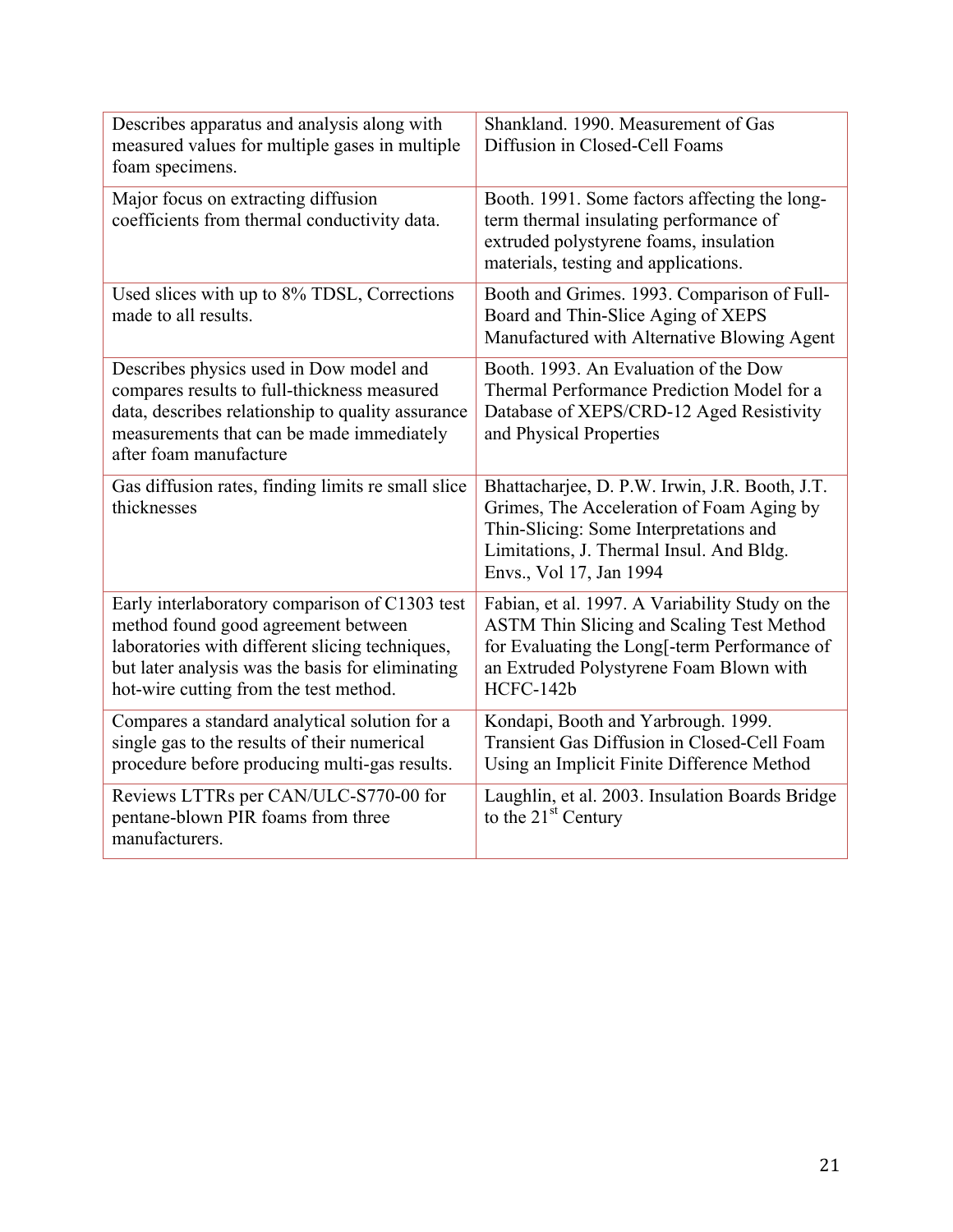### **Appendix B. Standards That Use Long-Term Aging, And Standard Test Methods**

| EN 13164, November 2008, ICS                                                                                                                                                                                                                              | Annex C:                                                                                                                                                                                                                  |
|-----------------------------------------------------------------------------------------------------------------------------------------------------------------------------------------------------------------------------------------------------------|---------------------------------------------------------------------------------------------------------------------------------------------------------------------------------------------------------------------------|
| 91.100.60, Thermal insulation products for<br>buildings - Factory made products of<br>extruded polystyrene foam (XPS) -<br>Specification                                                                                                                  | Thin slice aging, $10 \text{ mm } (+1 \text{ mm})$ , slices taken<br>from throughout the product profile. Number of<br>days (30 to 90) specified for product thicknesses<br>from 120 to 20 mm. Correction for TDSL added. |
| EN 14307, November 2009, Thermal<br>insulation products for building equipment<br>and industrial installations - Factory made<br>extruded polystyrene foam (XPS) products<br>- Specification                                                              | If foil faced, store full-thickness board for 60<br>days at 23C, then measure.                                                                                                                                            |
| EN 13165, November 2008, Thermal                                                                                                                                                                                                                          | Annex C:                                                                                                                                                                                                                  |
| insulation products for buildings - Factory<br>made rigid polyurethane foam (PUR)<br>products – Specification                                                                                                                                             | Option 1: 175 days at 70C with safety increments.<br>Safety increments can be modified based on<br>comparison between 23 and 70C aged values.                                                                             |
| EN 14308, November 2009, Thermal<br>insulation products for building equipment<br>and industrial installations - Factory made<br>rigid polyurethane foam (PUR) and<br>polyisocyanurate foam (PIR) products -<br>Specification                             | Option 2: Add fixed increment to initial thermal<br>conductivity if pass test based on 21 days at 70C.                                                                                                                    |
| EN $14315 - 1:2011$ , Thermal insulating<br>products for buildings — In-situ formed<br>sprayed rigid polyurethane (PUR) and<br>polyisocyanurate (PIR) foam products —<br>Part 1: Specification for the rigid foam<br>spray system before installation     |                                                                                                                                                                                                                           |
| EN $14318-1:2011$ , Thermal insulating<br>products for buildings — In-situ formed<br>dispensed rigid polyurethane (PUR) and<br>polyisocyanurate (PIR) foam products —<br>Part 1: Specification for the rigid foam<br>dispensed system before installation |                                                                                                                                                                                                                           |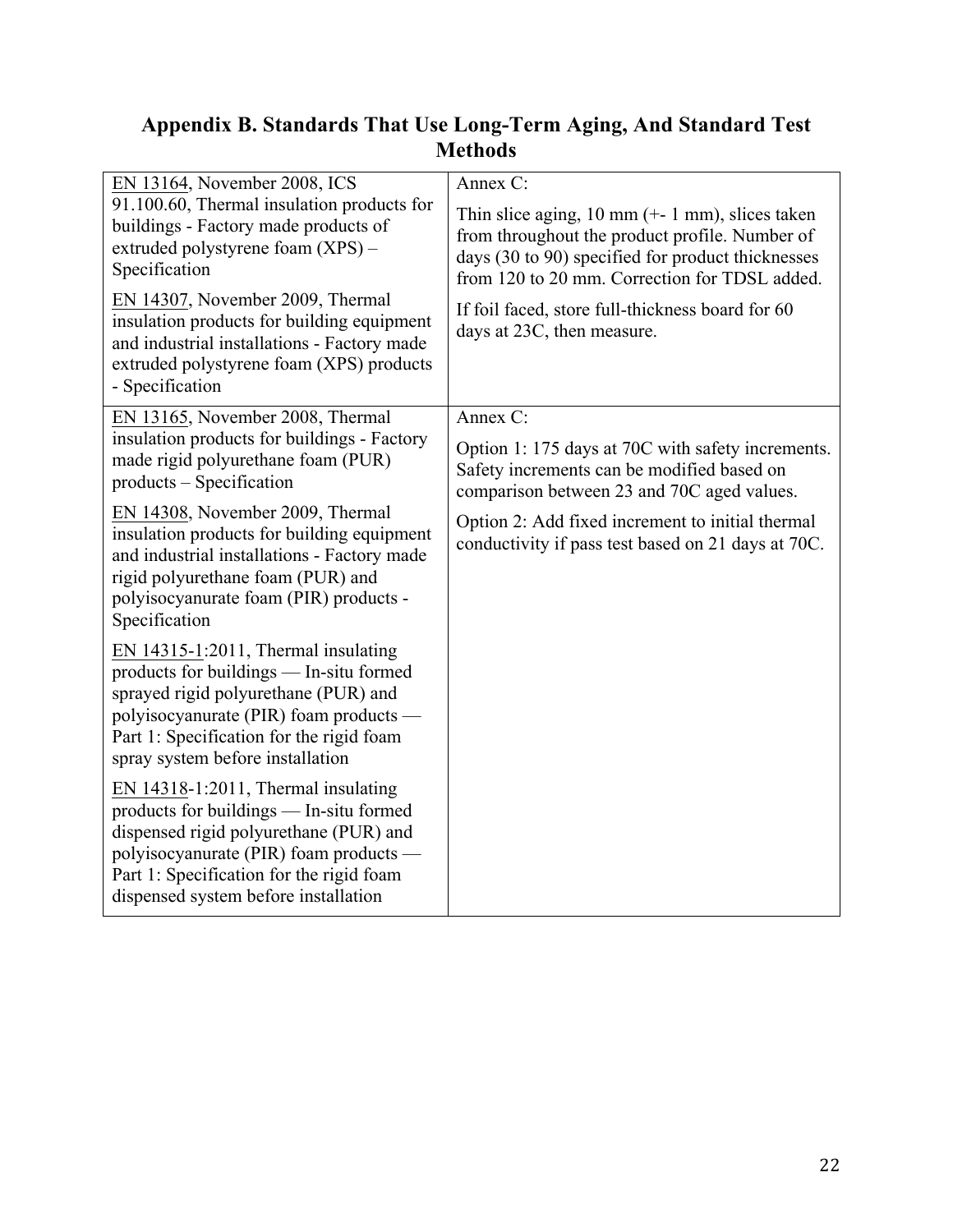| $EN$ 14315-2:2011, Thermal insulating<br>products for buildings — In-situ formed<br>sprayed rigid polyurethane (PUR) and<br>polyisocyanurate (PIR) foam products —<br>Part 2: Specification for the installed<br>insulation products<br>EN 14318-2:2011, CEN/TC 88 Secretariat:<br>DIN, Thermal insulating products for<br>buildings — In-situ formed dispensed rigid<br>polyurethane (PUR) and polyisocyanurate<br>(PIR) foam products — Part 2:<br>Specification for the installed insulation<br>products | Companion documents for the specifications (Part<br>1), reference those specifications, except that EN<br>ISO6946 can be used for complete building<br>elements, corrections for moisture and<br>temperature per EN ISO 10456 may be added.                                                                          |
|-------------------------------------------------------------------------------------------------------------------------------------------------------------------------------------------------------------------------------------------------------------------------------------------------------------------------------------------------------------------------------------------------------------------------------------------------------------------------------------------------------------|----------------------------------------------------------------------------------------------------------------------------------------------------------------------------------------------------------------------------------------------------------------------------------------------------------------------|
| EN 13166, November 2008, Thermal                                                                                                                                                                                                                                                                                                                                                                                                                                                                            | Annex C:                                                                                                                                                                                                                                                                                                             |
| insulation products for buildings - Factory<br>made products of phenolic foam (PF) -<br>Specification                                                                                                                                                                                                                                                                                                                                                                                                       | Thin slice aging, $10 \text{ mm } (+1 \text{ mm})$ , slices taken<br>from throughout the product profile. Number of<br>days (30 to 90) specified for product thicknesses<br>from 120 to 20 mm. Correction for TDSL added.                                                                                            |
|                                                                                                                                                                                                                                                                                                                                                                                                                                                                                                             | Option 2: 175 days at 70C or 14 days at 110 C,<br>with correction factors                                                                                                                                                                                                                                            |
| EN 14314, November 2009, Thermal<br>insulation products for building equipment<br>and industrial installations - Factory made<br>phenolic foam (PF) products -<br>Specification                                                                                                                                                                                                                                                                                                                             | Annex B:                                                                                                                                                                                                                                                                                                             |
|                                                                                                                                                                                                                                                                                                                                                                                                                                                                                                             | 175 days at 70C or 14 days at 110 C, with<br>correction factors                                                                                                                                                                                                                                                      |
| NORD (Swedish National Testing Institute,<br>Chalmers University of Technology, and                                                                                                                                                                                                                                                                                                                                                                                                                         | All based on thin-slicing per Fick's Law of<br>diffusion for homogenous materials                                                                                                                                                                                                                                    |
| NRCC, Isberg, 1988)<br><b>ASTM C1303 Standard Test Method for</b><br>Predicting Long-Term Thermal Resistance<br>of Closed-Cell Foam Insulation                                                                                                                                                                                                                                                                                                                                                              | NORD: Uses 10 mm slices at 91 days to predict<br>the 25 year thermal conductivity of 100 mm<br>products. Uses a full cross section of the original<br>material.                                                                                                                                                      |
| ISO 11561, 1999, Ageing of thermal<br>insulation materials — Determination of<br>the long-term change in thermal resistance<br>of closed-cell plastics (accelerated<br>laboratory test methods)<br>CAN/ULC S770, Standard for                                                                                                                                                                                                                                                                               | S770: Uses separate core and surface slice results<br>at specified times to calculate the 5-year thermal<br>conductivity for full thickness products. Earlier<br>versions used the lowest aged thermal<br>conductivity of core or surface slice stacks.<br>Current version uses a combination of the two<br>results. |
| Determination of Long-Term Thermal<br>Resistance of Closed Cell Thermal<br><b>Insulating Foams</b>                                                                                                                                                                                                                                                                                                                                                                                                          | C1303: Offers prescriptive path, using predictions<br>for 5 years of age, or research path, using full<br>aging curve.                                                                                                                                                                                               |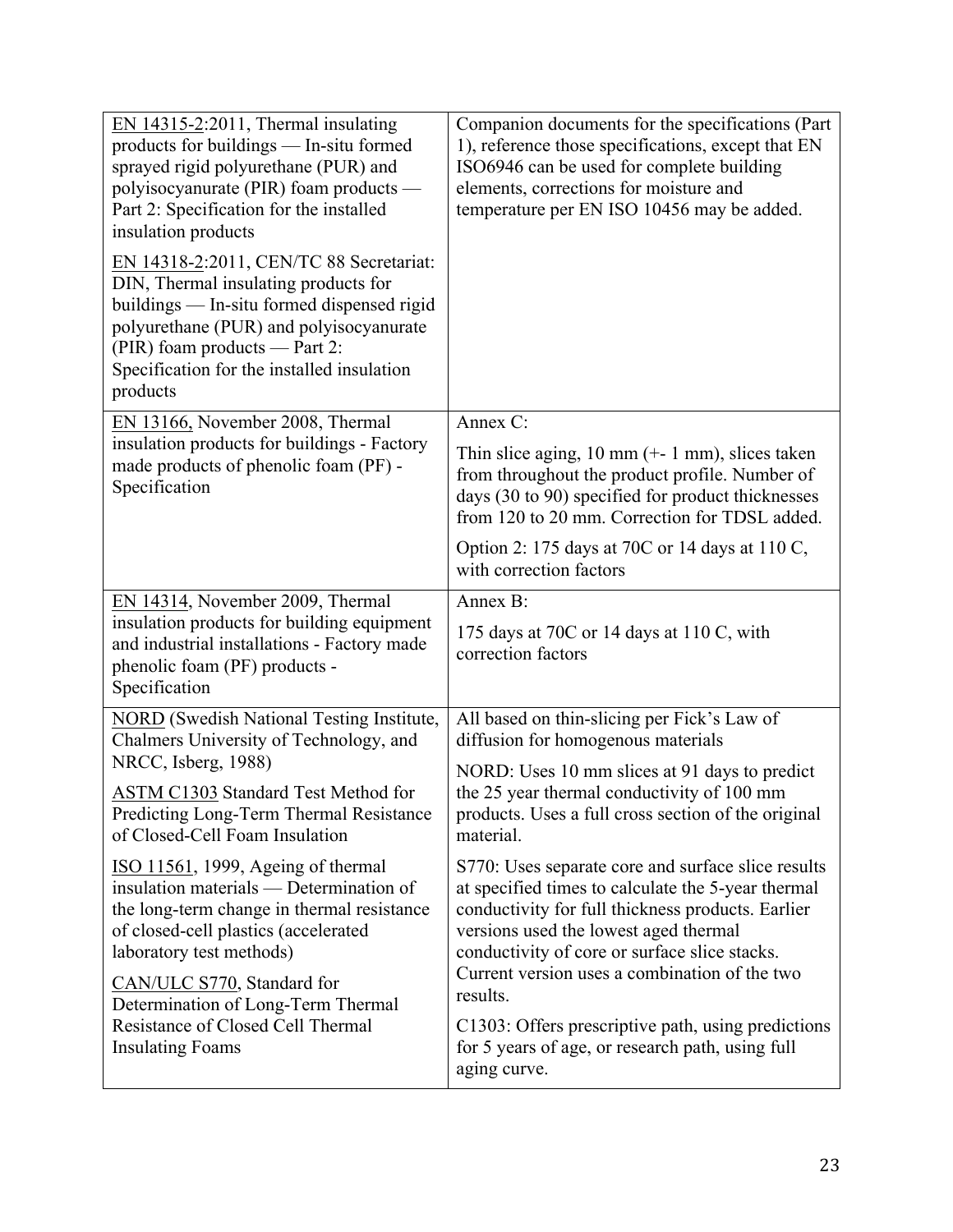| ISO 2440, 1997, Flexible and rigid cellular<br>Polymeric materials – Accelerated ageing<br>tests        | Heat and humidity conditions used to age for<br>compression or indentation hardness, not used for<br>thermal conductivity aging                                                                                                                                                                                                                                                                                                                                                                                                                         |
|---------------------------------------------------------------------------------------------------------|---------------------------------------------------------------------------------------------------------------------------------------------------------------------------------------------------------------------------------------------------------------------------------------------------------------------------------------------------------------------------------------------------------------------------------------------------------------------------------------------------------------------------------------------------------|
| <b>ACERMI</b> – Association pour la<br>Certification de Materiaux Isolants                              | Maintains the foam at an elevated temperature<br>(70C) for a prescribed period of time (2 months).<br>This produces an accurate simulation of long-<br>term $(\sim 20$ years) aged value IF blowing agent<br>diffusion rate is $<<$ diffusion rates for N <sub>2</sub> and O <sub>2</sub> .<br>However, for many new blowing agents, the<br>blowing agent diffusion rate is greater than it was<br>for CFC-11, so this test will instead produce<br>values representative of foam after 1-2<br>years. [Hoogendoorn 1994 and Bomberg and<br>Gilbro 1989] |
| PIMA Technical Bulletin #101, 180 Day<br>Sample Conditioning Procedure For<br>Impermeable Faced Polyiso | 180 days at 23C, does not profess to represent<br>long-term average performance, rating purposes                                                                                                                                                                                                                                                                                                                                                                                                                                                        |
| US Federal Specification HH-1-530A                                                                      | 90 days at 60C                                                                                                                                                                                                                                                                                                                                                                                                                                                                                                                                          |
| Canadian General Standards Board<br>(CGSB)                                                              | 28 days at 100C (problems with foam<br>dimensional stability, product thickness<br>increased)                                                                                                                                                                                                                                                                                                                                                                                                                                                           |
| US Federal Trade Commission "R-Value<br>Rule"                                                           | 6 months at 23C or 90 days at 60C                                                                                                                                                                                                                                                                                                                                                                                                                                                                                                                       |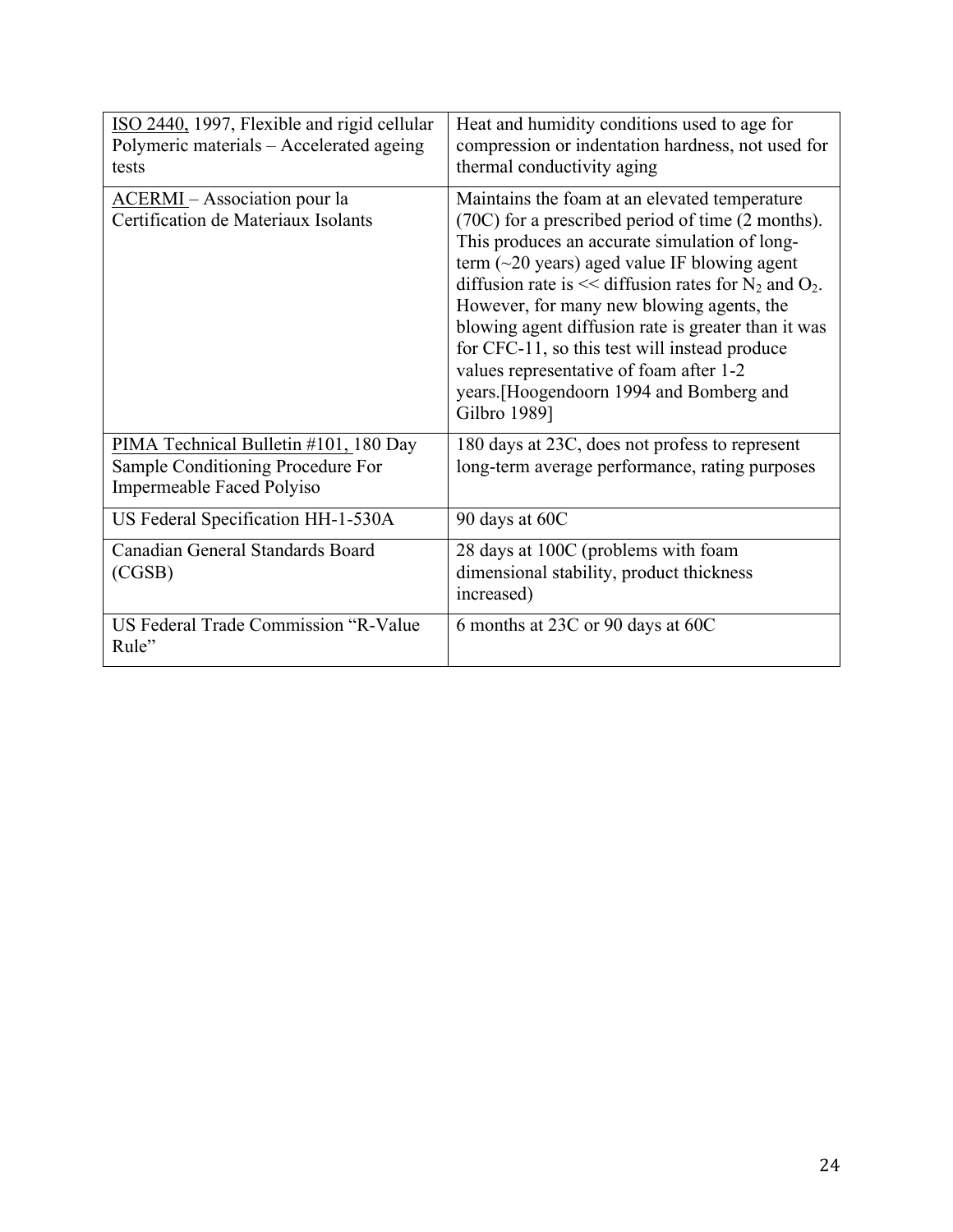#### REFERENCES

ASTM. 2012. ASTM C1303 Standard Test Method for Predicting Long-Term Thermal Resistance of Closed-Cell Foam Insulation, Annual Book of ASTM Standards

Bhattacharjee, D. P., W. Irwin, J.R. Booth, and J.T. Grimes. 1994. "The Acceleration of Foam Aging by Thin-Slicing: Some Interpretations and Limitations," J Thermal Insul. And Bldg. Envs., Vol 17, Jan.

Bogdan, M., J. Hoerter, and J.O. Moore. 2005. "Meeting the Insulation Requirements of the Building Envelope with Polyurethane and Polyisocyanurate Foam," J of Cellular Plastics, V41, P1, pp 41-56

Bomberg M.T., 1988. "A Model of Aging of Gas-Filled Cellular Plastics," J of Cellular Plastics, Vol. 24, No. 4, July, p. 327-347

Bomberg, M., and K. Kumaran. 1989. Report on Sprayed Polyurethane Foam with Alternative Blowing Agents, CFCs & the Polyurethane Industry: A Compilation of Technical Publications, Vol. 2 (F.W. Lichtenburg, ed.), Technomic Publishing Co.,1988-1989

Bomberg, M., and C. Gilbo. 1989. "Introduction to Aging of Cellular Plastics," J of Thermal Insulation , V13, October

Booth, R. J. and M. P. Drouin. 1989. "R-Value Aging of Rigid Foam Insulation Products," J of Thermal Insulation, V 13, October

Bomberg, M.T. 1990. "Scaling factors in ageing of gas-filled cellular plastics," J of Thermal Insulation, 13, January, p. 149.

Bomberg, M.T. and D.A. Brandreth. 1990. "Evaluation of long-term thermal resistance of gasfilled foams: State of the art, insulation materials, testing and applications," Insulation Materials Testing and Applications, ASTM STP 1030, D.L. McElroy and J.F. Kimpflen, eds., American Society for Testing and Materials, Philadelphia, pp. 156-173.

Bomberg M.T. and M.K. Kumaran. 1991. "Evaluation of Long-Term Thermal Performance of Cellular Plastics Revisited," ASTM STP 1116, (R.S. Graves and D.C. Wysocki, eds.), American Society for Testing and Materials, Philadelphia, 1991, pp 123-141

Bomberg, M. and R.L. Alumbaugh. 1993. "Factors Affecting the Field Performance of Spray Applied Thermal Insulating Foams," Spray Foam '93, Orlando FL, Society of the Plastics Industry, Inc., Washington DC, Feb.

Bomberg, M. 1993. "Predicting Field Thermal Performance of a Modified Resol Foam from Laboratory Data," J. Thermal Insul. And Bldg. Envs., Vol 17, July, pp 78-88

Bomberg, M. 1993. "The Evolution of Insulation Research,", J Thermal Insul. And Bldg. Envs., Vol 16, Jan., pp 227-229

Bomberg, M. and K. Kumaran. 1994. "Testing Long-Term Thermal Resistance of Sprayed Polyurethane Foam," J Thermal Insul. And Bldg. Envs., Vol 17, Jan., pp 283-291

Bomberg M.T. and M.K. Kumaran,.1994. "Laboratory And Roofing Exposures Of Cellular Plastic Insulation To Verify A Model Of Aging", Roofing Research and Standards Development,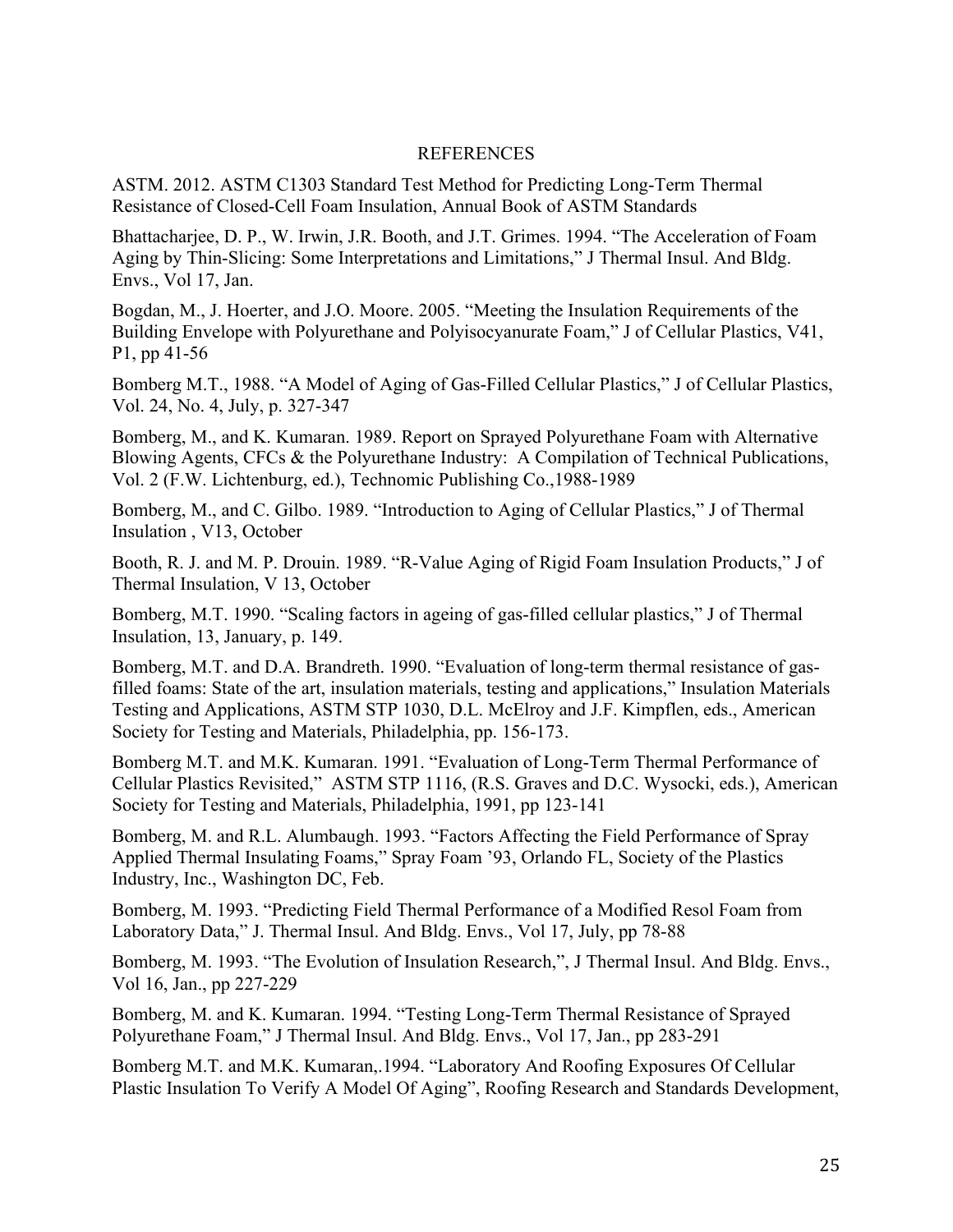ASTM STP 1224, T. J. Wallace and W. J. Rossiter, Jr., Eds., American Society for Testing and Materials, Philadelphia

BING, Federation of European Rigid Polyurethane Foam Associations. 2006. Thermal Insulation materials Made of Rigid Polyurethane Foam (PUR/PIR), Report No 1, October

Bomberg M.T., Y.S. Muzychka, D.G. Stevens, and M.K. Kumaran. 1994. "A Comparative Test Method To Determine Thermal Resistance Under Field Conditions," J. Thermal Insul. and Bldg. Envs., Vol 18, Oct., pp 163-181

Booth, J.R. 1991. "Some factors affecting the long-term thermal insulating performance of extruded polystyrene foams, insulation materials, testing and applications," ASTM STP 1116, R.S. Graves and D.C. Wysocki, eds., American Society for Testing and Materials, Philadelphia, pp. 197-213.

Booth, J.R. and J.T. Grimes. 1993. "Comparison of Full-Board and Thin-Slice Aging of XEPS Manufactured with Alternative Blowing Agent," J. Thermal Insul and Bldg. Envs., V16 April

Booth, J.R. 1993. "An Evaluation of the Dow Thermal Performance Prediction Model for a Database of XEPS/CRD-12 Aged Resistivity and Physical Properties," J. Thermal Insul. And Bldg. Envs., Vol 17, Oct. pp 154-170

Booth, J.R., R.S. Graves, and D.W. Yarbrough. 1995. "Aging of Thin-Slices of PIR Foams Manufactured with Alternative Blowing Agents," J. Thermal Insul. and Bldgs. Envs. V19, Oct.

Booth, J.R., R. S. Graves, and D. W. Yarbrough. 1996. "Effective Diffusion Coefficients for CFC-11 by Gravimetric Depletion from Thin Slices of PIR Foam," Proceedings of the Twenty-Third Internation Thermal Conductivity Conference, Eds. K.W. Wilkes, R.B. Dinwiddie, and R.S. Graves, pp 325-337

Childs, K.W. 1993. HEATING 7.2 User's Manual, ORNL/TM-12262, Oak Ridge National Laboratory, Oak Ridge, Tennessee

Christian, J.E., G.E. Courville, R.S. Graves, R.L. Linkous, D.L. McElroy, F.J. Weaver and, D.W. Yarbrough. 1991. "Thermal Measurement Of In-Situ And Thin-Specimen Ageing Of Experimental Polyisocyanurate Roof Insulation Foamed With Alternative Blowing Agents," Insulation Materials, Testing And Applications, ASTM STP 1116, R.S. Graves and D.C. Wysocki, eds., American Society for Testing and Materials, Philadelphia, pp. 142-166.

Christian, J.E., G.E. Courville, A.O. Desjarlais, R.S. Graves, R.L. Linkous, D.L., McElroy, F.J. Weaver, R.L. Wendt, and, D.W. Yarbrough. 1993. The Technical Viability of Alternative Blowing Agents in Polyisocyanurate Roof Insulation: A Cooperative Industry/Government Project, ORNL/CON-367, June

Christian, J.E., A.O. Desjarlais, R.S. Graves, and T.L. Smith. 1995. "Five-Year Field Study Confirms the PIMA Standard for Estimating Polyisocyanurate Insulation Long-Term Thermal Performance," Proceedings of the 11th Conference on Roofing Technology, Gaithersburg, MD, September

Cuddihy, E.F. and and J. Moacanin. 1967. "Diffusion of Gases in Ploymeric Foams," J Cellular Plastics, 3, 73.

Dedecker, K., M. Baes and S. N. Singh. 2003. "The Measurement of 'Aged Thermal Conductivity' of Factory Produced Insulation Boards," Utech 2003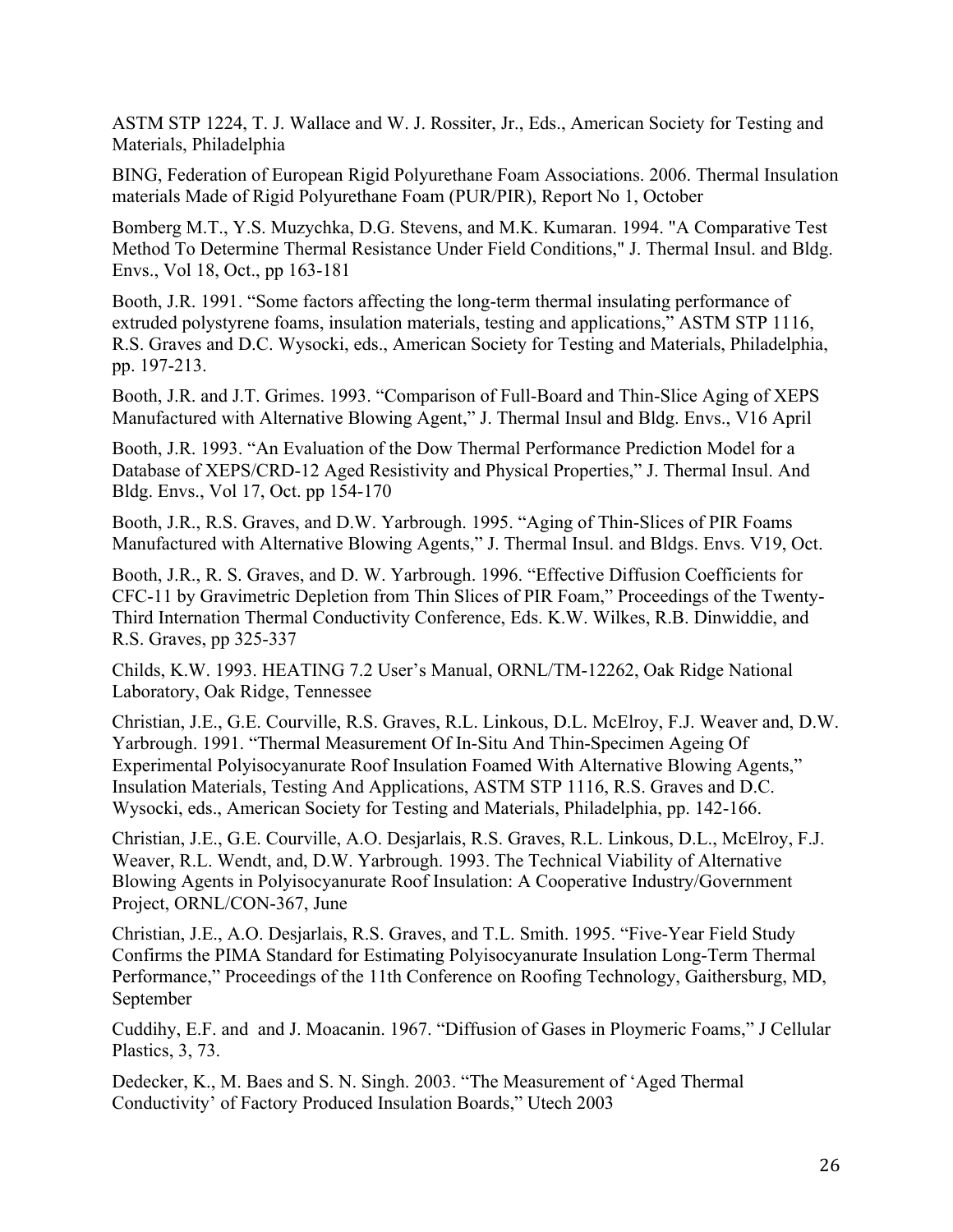Desjarlais, A.O. and R.P.Tye. 1987. "Experimental Methods for Determining the Thermal Performance of Cellular Plastic Insulation Materials Used in Roofs," Eighty Conference on Roofing Technology, Gaithersburg, MD, April 16-17, National Roofing Contractors Association

Desjarlais, A.O., J.E. Christian, and R.S. Graves. 1993. "In-Situ Aging of Roof Systems Containing Polyisocyanurate Roof Insulation Foamed with Alternative Blowing Agents," 3rd International Workshop on Long-Term Thermal Performance of Cellular Plastics, Toronto, Canada, October

Edgecombe, F.H. 1989. "Progress in Evaluating Long-Term Thermal Resistance Of Cellular Plastics," CFCS & Polyurethane Industry: A Compilation of Technical Publications, Vol. 2, F.W. Lichtenburg, ed., Technomic Publishing Co., pp. 17-24. (also found in Proceedings of SPI 32nd Annual Technical/Marketing conference, 1989)

Fabian, B.A., R.S. Graves, M.R. Hofton and D.W. Yarbrough. 1997. "A Variability Study on the ASTM Thin Slicing and Scaling Test Method for Evaluating the Long-Term Performance of an Extruded Polystyrene Foam Blown with HCFC-142b," Insulation Materials: Testing and Applications: Third Volume, ASTM STP 1320, R.S. Graves and R.R. Zarr, Eds., ASTM, 1997

Fine, H.A., S.H. Jury, D.W. Yarbrough, and D.L. McElroy. 1981. "Heat Transfer In Building Thermal Insulation: The Thickness Effect," ASHRAE Transactions, CONF-810657, V 87, pp. 89-107, Jun.

Fischer, S.K., P.D. Fairchild, and P.J. Hughes. 1992. "Energy and Global Warming Impacts of CFC Alterntive Technologies for Foam Building Insulations," Proceedings of the Thermal Performance of the Exterior Envelopes of Buildings V, December 7-10, ASHRAE, Atlanta, GA, pp 74-80

Glicksman, L. R., A.G. Ostrogorsky and S. Chiapetta. 1984. Effective Conductivity of Aging Polyurethane Foam, ORNL/SUB/84-9009/1, Oak Ridge National Laboratory, Oak Ridge, TN, March

Glicksman, L.R. and M. Page. 1992. "Long-Term Performance of Closed-Cell Foam Insulation," Proceedings of the Thermal Performance of the Exterior Envelopes of Buildings V, December 7- 10, ASHRAE, Atlanta, GA, pp 81-90

Glicksman, L.R. 1994. "Heat Transfer in Foams," Low Density Cellular Plastics Physical Basis of Behaviour, N. C. Hilyard and A. Cunningham, eds., Chapman & Hall, London, pp. 104-152

Glicksman, L. R. 1994b. "The Role of Barriers in Reducing the Aging of Foam Panels," J. Thermal Insul. And Bldg. Envs. Vol 17, January, pp. 249-266

Graham, M.S. 2006. "Testing LTTR, Research Reveals the LTTR Method May Be Over-Reporting Results," Professional Roofing Magazine, Jan.

Graves, R.S., D.L. McElroy, R.G. Miller, D.W. Yarbrough and R.R. Zarr. 1991. Interlaboratory Comparison Of Four Heat Flow Meter Apparatuses On Planed Polyisocyanurate Boards Foamed With CFC-11, Oak Ridge National Laboratory Report ORNL/TM-11720, January.

Graves, R.S., D.L., McElroy, F.J. Weaver, and D.W. Yarbrough. 1995. Interlaboratory Comparison on Estimating the Long-Term Thermal Resistance of Unfaced, Rigid, Closed-Cell, Polyisocyanurate (PIR) Foam Insulation – A Cooperative Industry/Government Project, Oak Ridge National Laboratory Report ORNL/M-3976, January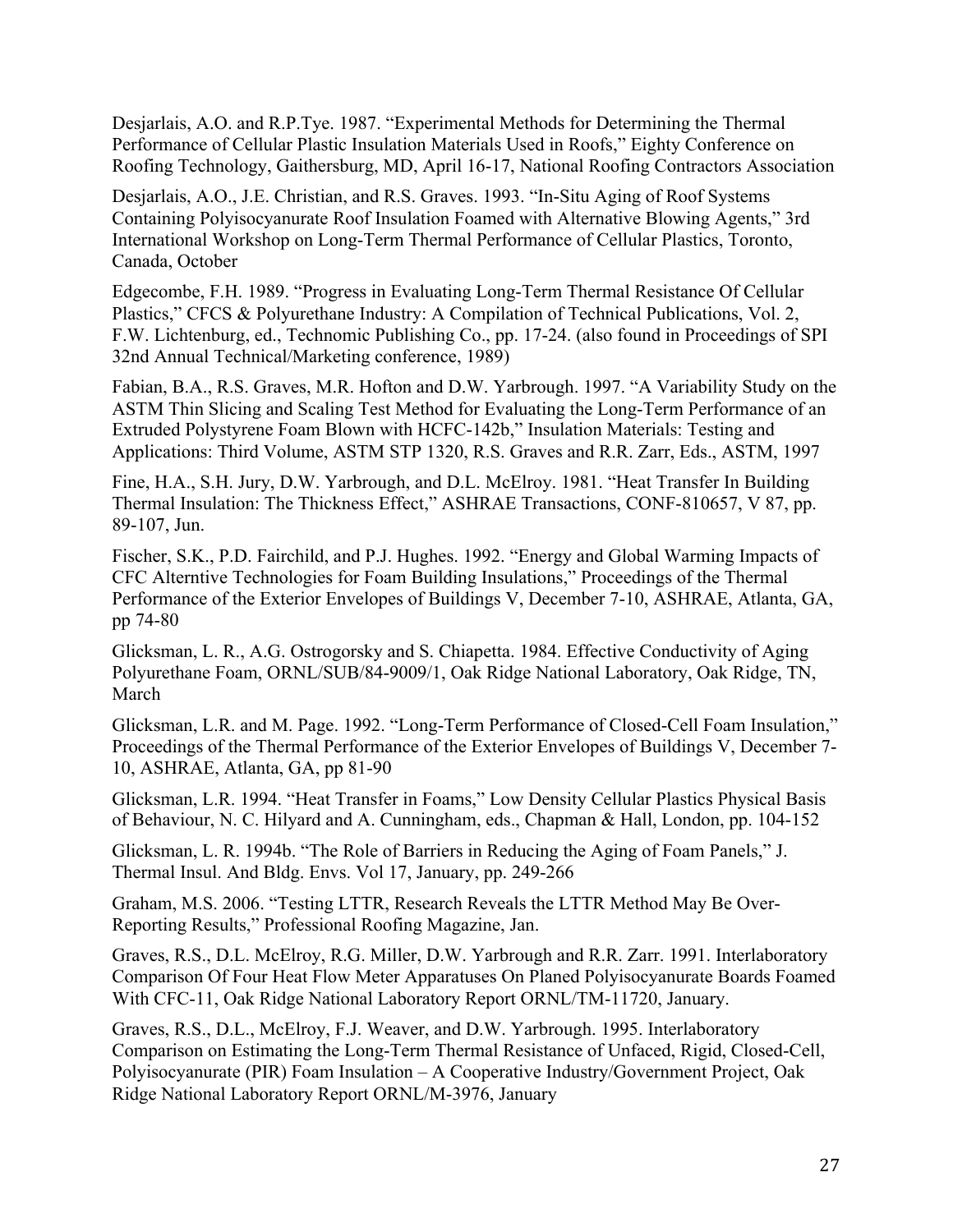Hagan, J.R. and R. G. Miller. 1990. "Long-Term R-Values and Thermal Testing Requirements for Rigid Insulating Foams," Insulation Materials Testing and Applications, ASTM STP 1030, D.L. McElroy and J.F. Kimpflen, eds., American Society for Testing and Materials, Philadelphia

Hofton, M. 2001. Standard For Determination Of Long-Term Thermal Resistance (LTTR) Of Closed Cell Thermal Insulating Foams, CAN/ULC-S770-99 Round Robin Test Program

Hoogendoorn, C.J. 1994. "Thermal Ageing", Low Density Cellular Plastics Physical Basis of Behaviour, N.C. Hilyard and A. Cunningham, eds., Chapman & Hall, London, pp. 153-186

Isberg, J. 1988. Thermal Insulation – Conditioning of Rigid Cellular Plastics Containing a Gas with Lower Thermal Conductivity Than Air Prior to Determination of Thermal Resistance and Related Properties, NORDTEST Project No 603-86, Chalmers University of Technology, Goteborg, Sweden, Dec. (translated by L.J. Gruber)

Jones, T.T. 1967. "The Effect of Thickness and Temperature on Heat Transfer through Foam Polymers," Thermal Conductivity, Proceedings of the Seventh Conference, Gaithersburg, MD, November

Kabayama, M.A. 1987. "Long-Term Thermal Resistance Values of Cellular Plastic Insulations," J. Thermal Insul. And Bldg. Envs., Vol 10, Apr., pp. 286-300

Kondapi, P. B., J.R. Booth and D.W. Yarbrough. 1999. "Transient Gas Diffusion in Closed-Cell Foam Using an Implicit Finite Difference Method," Thermal Conductivity 24, Technomic Publishing Company, pp. 428-436

Kumaran, M.K. and M.T. Bomberg. 1990. "Thermal Performance Of Sprayed Polyurethane Foam Insulation With Alternative Blowing Agents," Journal of Thermal Insulation, 14, July, pp. 43-58.

Kumaran, M.K., M.T. Bomberg, R.G. Marchand, J.A. Creazzo, and M.R. Ascough. 1989. "A Method for Evaluating the Effect of Blowing Agent Condensation on Sprayed Polyurethane Foams, "CFCS & Polyurethane Industry: A Compilation of Technical Publications, Vol. 2 (F.W. Lichtenburg, ed.), Technomic Publishing Co., 1988-1989

Laughlin, W.E., J.B. Letts, M.K. Ntiru and S.N.Singh. 2003. "Insulation Boards Bridge to the 21st Century," Professional Roofing, January, pp 22-27

Letts, J. B., W. E. Laughlin, S. N. Singh and M. K. Ntiru. 2003. "Insulation Boards Bridge to the 21st Century," Professional Roofing, January

Lindsay, A.L. and L. A. Bromley. 1950. "Thermal Conductivity of Gas Mixtures," Ind. and Eng. Chem., 42(8), pp. 1508-1511.

Lohonyai, A.J., Y. Korany and M.D. Ross. 2012. "Effective Foam Insulation For Single-Wythe Concrete Masonry Walls," Journal of Building Physics published online 22 October

McElroy, D.L., R.S. Graves, D.W. Yarbrough, and F.J. Weaver. 1991. Laboratory Test Results on the Thermal Resistance of Polyisocyanurate Foamboard Insulation Blown with CFC-11 Substitutes – a Cooperative Industry/Government Project, ORNL/TM-11645, Oak Ridge National Laboratory, Oak Ridge, TN, September.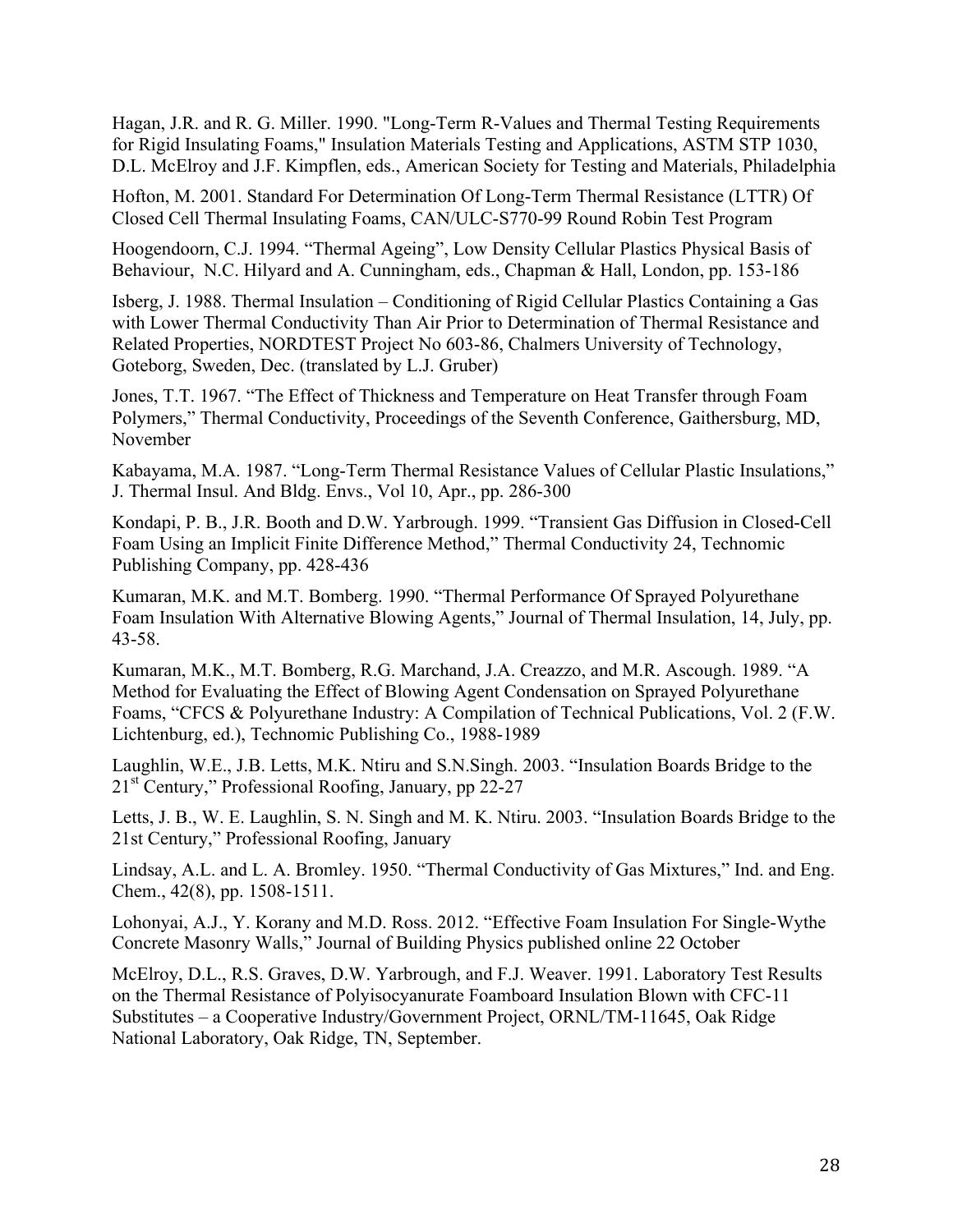Muhlenkamp, S.P. and S.E. Johnson. 1983. "In-Place Thermal Aging of Ployurethane Foam Roof Insulations," Paper No. 11, Seventh Conference on Roofing Technology, Gaithersburg, April 14-15, National Roofing Contractors Association

Mukhopadhyaya, P., M. Drouin, N. Normandin, D. VanReenen, J. Lackey, 2010. "In-Situ Long-Term Thermal Performance of Impermeably faced Polyiso Foam Boards," International Conference on Building Envelope Systems and Technologies (ICBEST) 2010, Proceedings Ed. By A. Baskaran

Mukhopadhyaya, P., M.T. Bomberg, M.K. Kumaran, M. Drouin, J. Lackey, D. VanReenen, and N. Normandin. 2002. "Long-term Thermal Resistance of Polyisocyanurate Foam Insulation with Impermeable Facers," published as NRCC-45216 and in Insulation Materials: Testing and Applications: 4th Volume, ASTM STP 1426, A.O. Desjarlais, Ed., West Conshohocken, PA, pp. 351-365

Mukhopadhyaya, P., M.T. Bomberg, M.K. Kumaran, M. Drouin, J. Lackey, D. VanReenen, and N. Normandin. 2004. "Long-Term Thermal Resistance of Polyisocyanurate Foam Insulation with Gas Barrier," Performance of Exterior Envelopes of Whole Buildings IX International Conference, ASHRAE, December

Norton, F.J. 1967. "Thermal Conductivity and Life of Polymer Foams," J. Cellular Plastics, 3, 23.

Ostrogorsky, A.G. 1985. Ageing of polyurethane foams, D.Sc. Thesis, Massachusetts Institute of Technology, Cambridge, MA.

Ostrogorsky, A.G. and L. R. Glicksman. 1986. Aging of Polyurethane Foams, The Influence of Gas Diffusion on Thermal Conductivity, ORNL/SUB/84-9009/2, Oak Ridge National Laboratory, Oak Ridge, TN, August

Ostrogorsky, A.G. and L. R. Glicksman. 1989. "Time Variation of Insulating Properties of Closed Cell Foam Insulation," J of Thermal Insulation, V 12, April, pp. 270-283; also published in Insulation Materials Testing and Applications, ASTM STP 1030, D.L. McElroy and J.F. Kimpflen, eds., American Society for Testing and Materials, Philadelphia, 1990

Sandberg, P. I. and J. Isberg. 1989. "Measurement of Aged Thermal Resistance of Rigid Gas-Filled Cellular Plastics," J of Thermal Insulation, V 13, Oct

Sandberg, P.I. 1990. "Deterioration of Thermal Insulation Properties of Extruded Polystyrene: Classification and Quality Control System in Sweden," Insulation Materials Testing and Applications, ASTM STP 1030, D.L. McElroy and J.F. Kimpflen, eds., American Society for Testing and Materials, Philadelphia

Schuetz, M.A. and L.R. Glicksman. 1984. "A Basic Study of Heat Transfer Through Foam Insulation," Journal of Cellular Plastics, Vol 20(2), March-April, pp 114-121

Schwartz, N.V., M.T. Bomberg and M.K. Kumaran. 1989. "Measurements Of The Rate Of Gas Diffusion In Rigid Cellular Plastics," Journal of Thermal Insulation, V. 13, pp. 48-61.

Shankland, I.R. 1990. "Measurement of Gas Diffusion in Closed-Cell Foams," Insulation Materials Testing and Applications, ASTM STP 1030, D.L. McElroy and J.F. Kimpflen, eds., American Society for Testing and Materials, Philadelphia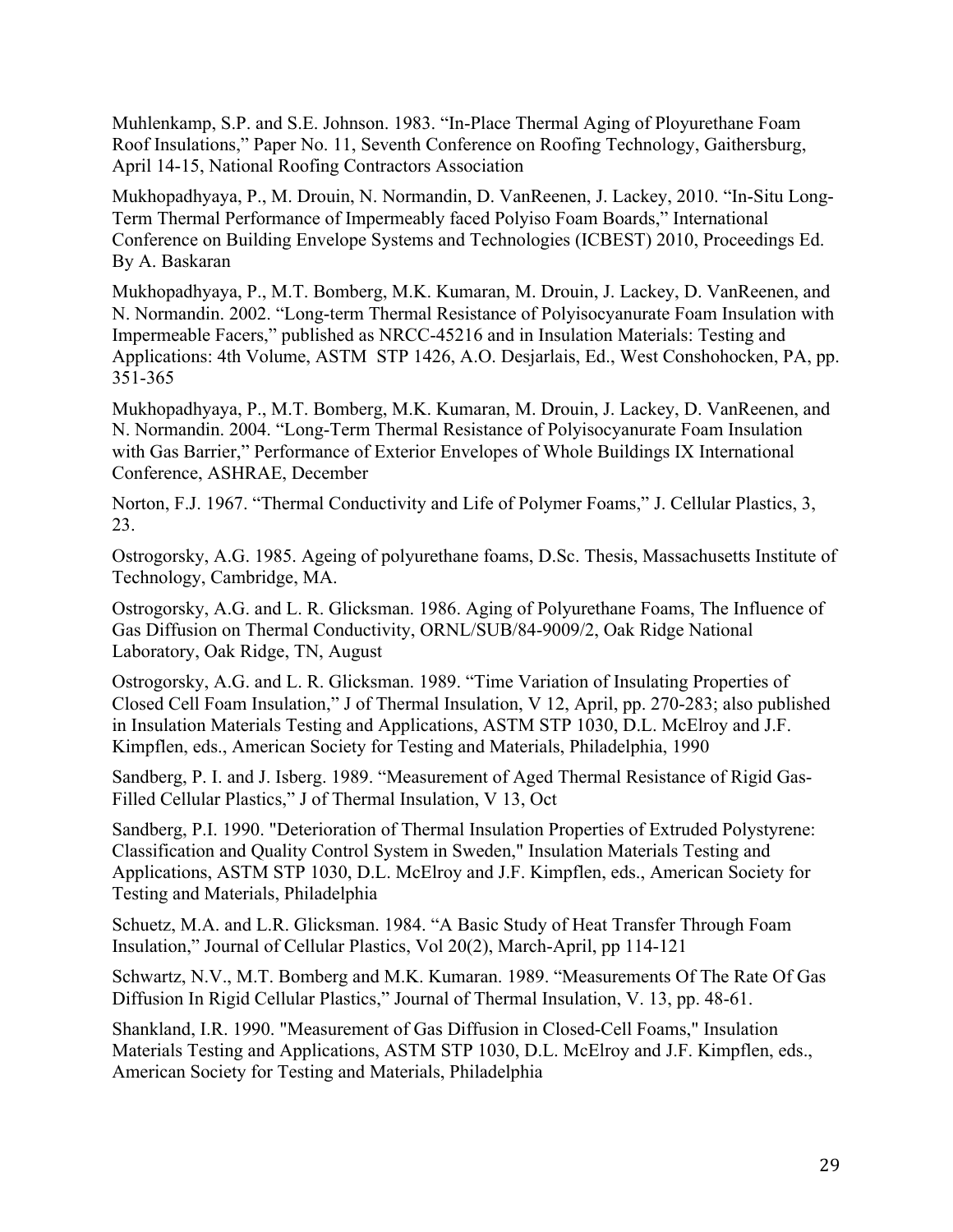Singh, S. N, M. Ntiru, and K. Dedecker. 2002. "Long Term Thermal Resistance of Pentane Blown Polyisocyanurate Lamiate Boards," API in 2002, also in Journal of Cellular Plastics, Vol 39, N 4, pp 265-280, July 2003

Singh, S. N, J. S. Fife, S. Dubs, P. D. Coleman. 2006. "Effect of Formulation Parameters on Performance of Polyisocyanurate Laminate Boardstock Insulation," API 2006

Singh, S. N., and P. D. Coleman. 2007. "Accelerated Aging Test Methods for Predicting the Long Term Thermal Resistance of Closed-Cell Foam Insulation," CPI 2007, Orlando, FL

Smits, G.F. and J.A. Thoen. 1991. "Fundamental Aspects of Thermal Conductivity Aging and Dimensional Stability of rigid Polyurethane Foams," ASTM STP 1116, R.S. Graves and D.C. Wysocki, eds., American Society for Testing and Materials, Philadelphia, pp 167-193

Soukup, T.G. and W.E. Laughlin. 1991. "Development of an All-Purpose Impermeably-Faed Roof Insulation," Polyurethanes World Congress – September 24-26

SPI. 1989. Proceedings 1st Int. Workshop Long-Term Thermal Performance of Cellular Plastics, Canada

Stovall, T.K., B.A., Fabian, G.E. Nelson, and D.R., Beatty. 2002. "A Comparison of Accelerated Aging Test Protocols for Cellular Foam Insulation," Insulation Materials: Testing and Applications: 4th Volume, ASTM STP 1426, A. O. Desjarlais and R. R. Zarr, Eds., American Society for Testing and Materials, West Conshohocken, PA.

Stovall, T.K. 2006. "Interlaboratory Comparison of the Thickness of the Destroyed Surface Layer of Closed-Cell Foam Insulation Specimens," Presented at ASTM Symposium on Heat-Air-Moisture Transport: Measurements on Building Materials on 23–26 April 2006 in Toronto, Canada; P. Mukhopadhyaya and M. Kumaran, Guest Editors, Journal of ASTM International, Vol. 4, No 1, December

Stovall, T.K. and M. Bogdan. 2008. "Measuring the Impact of Experimental Parameters upon the Estimated Thermal Conductivity of Closed-Cell Foam Insulation Subjected to an Accelerated Aging Protocol," Thermal Conductivity 29/Thermal Expansion 17, Joint Conferences, June 24- 27, 2007, Birmingham, AL, J. R. Koenig and H. Ban, Eds., DEStech Publications, Inc., Lancaster, PA

Stovall, T.K. 2009. "Measuring the Impact of Experimental Parameters upon the Estimated Thermal Conductivity of Closed-Cell Foam Insulation Subjected to an Accelerated Aging Protocol: Two-Year Results," Journal of ASTM International, Vol. 6, No. 5, Paper ID JAI102025, April (also in ASTM STP 1519)

Stovall, T.K., M. Vanderlan, and J.A. Atchley. 2012. Evaluation of Experimental Parameters in the Accelerated Aging of Closed-Cell Foam Insulation, ORNL/TM-2012/214. December

Strzepek, W.R. 1990. "Overview of Physical Properties of Cellular Thermal Insulations," Insulation Materials Testing and Applications, ASTM STP 1030, D.L. McElroy and J.F. Kimpflen, eds., American Society for Testing and Materials, Philadelphia

Svanstrom, M. 1997. "Blowing Agents in Rigid Polyurethane Foam," Ph.D. Thesis, Chalmers University of Technology, Goteborg, Sweden.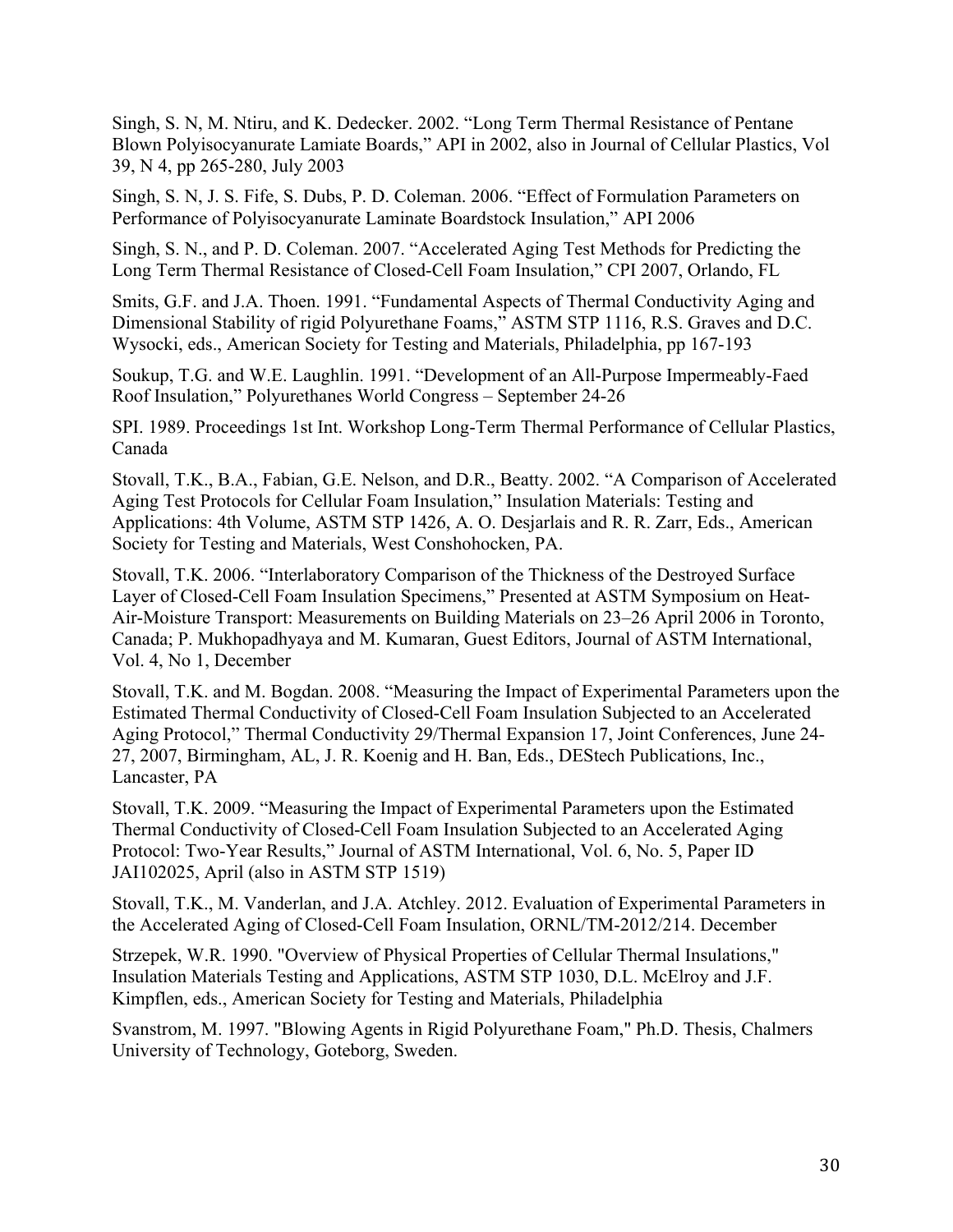Swinton ,M.C., M.T. Bomberg, M.K. Kumaran and W. Mareff. 1999. "In Situ Performance of Expanded Molded Polystyrene in the Exterior Basement Insulation Systems (EIBS)," Journal of Building Physics, (previously J. Thermal Env. & Bldg. Sci.) V 23: pp. 173-198

Swinton, M.C., W. Maref, M.T. Bomberg, M.K., Kumaran and N. Normandin. 2006. In Situ Performance Evaluation Of Spray Polyurethane Foam In The Exterior Insulation Basement System (EIBS), NRCC-47312, A version of this document is published in Building and Environment, v. 41, no. 12, Dec. 2006, pp. 1872-1880.

Underwriters Laboratory of Canada, S770 CAN/ULC, Standard for Determination of Long-Term Thermal Resistance of Closed Cell Thermal Insulating Foams, 333 Pfingsten Road, Northbrook, IL

Valenzuela, J.A., and, L.R. Glicksman. 1983. "Thermal Resistance and Aging of Rigid Urethane Foam Insulation," Thermal Insulation, Materials, and Systems for Energy Conservation in the '80s, ASTM STP 789, F.A. Govan, D.M. Greason, and J.D. McAllister, Eds., ASTM, pp. 688- 702

Wang,J.K. and C.E. Hagentoft. 1998. "A Simplified Model for Aging of Gas-filled Thermal Insulating Foams" J. Thermal Envelope and Building Science, Vol. 22, October.

Wang, J.K., and C.E. Hagentoft. 1999. "An Algorithm to Accelerate Simulations of Simultaneous Heat and Gas Transfer in Gas-Filled Foams," J of Building Physics 22: 230

Wassiljewa, A.1904. "Warmeleitung in Gasgemischen," Physikalishe Zeitschrift, 5(22), pp. 737- 742

Wilkes, K.E., D.W. Yarbrough, and F.J. Weaver. 1997. "Aging of Polyurethane Foam Insulation in Simulated Refrigerator Walls," International Conference on Ozone Protection Technologies, pp. 253-262.

Wilkes, K.E., D.W. Yarbrough, W.A. Gabbard, G. E. Nelson, and J.R. Booth. 2001. "Aging of PolyurethaneFoamInsulationinSimulatedRefrigeratorPanels-Three-YearResultswithThirdgenerationBlowing Agents," Polyurethanes Expo 2001, pp. 313-324

Wilkes, K.E., A.O. Desjarlais, T.K. Stovall, D.L. McElroy, K.W. Childs, and W.A. Miller. 2002. "A Pipe Insulation Test Apparatus for Use Below Room Temperature," Insulation Materials: Testing and Applications; 4<sup>th</sup> Volume, ASTM STP 1426, A.O. Desjarlais and R.R. Zarr, Eds., ASTM International, West Conshohocken, PA.

Wilkes, K.E., D.W. Yarbrough, G.E. Nelson, and J.R. Booth. 2003. "Aging of Polyurethane Foam Insulation in Simulated Refrigerator Panels - Four-Year Results with Third-generation Blowing Agents," The Earth Technologies Forum, April 22-24.

Yuan, S., 2010. "Thermal Conductivity of Spray Polyurethane Foam Insulation Materials," Thermal Conductivity 30 /Thermal Expansion 18, Joint Conferences, Aug. 9-Sept. 2, 2009, Pittsburgh, PA, D.S. Gaal and P.S. Gaal, Eds., DEStech Publications, Inc., Lancaster, PA

Yarbrough, D.W., R.S. Graves, and J.E. Christian. 1991. "Thermal Performance of HCFC-22 Blown Extruded Polystyrene Insulation," Insulation Materials: Testing and Applications, 2nd Volume, ASTM STP1116, R.S. Graves and D.C. Wysocki, Eds., ASTM, Philadelphia